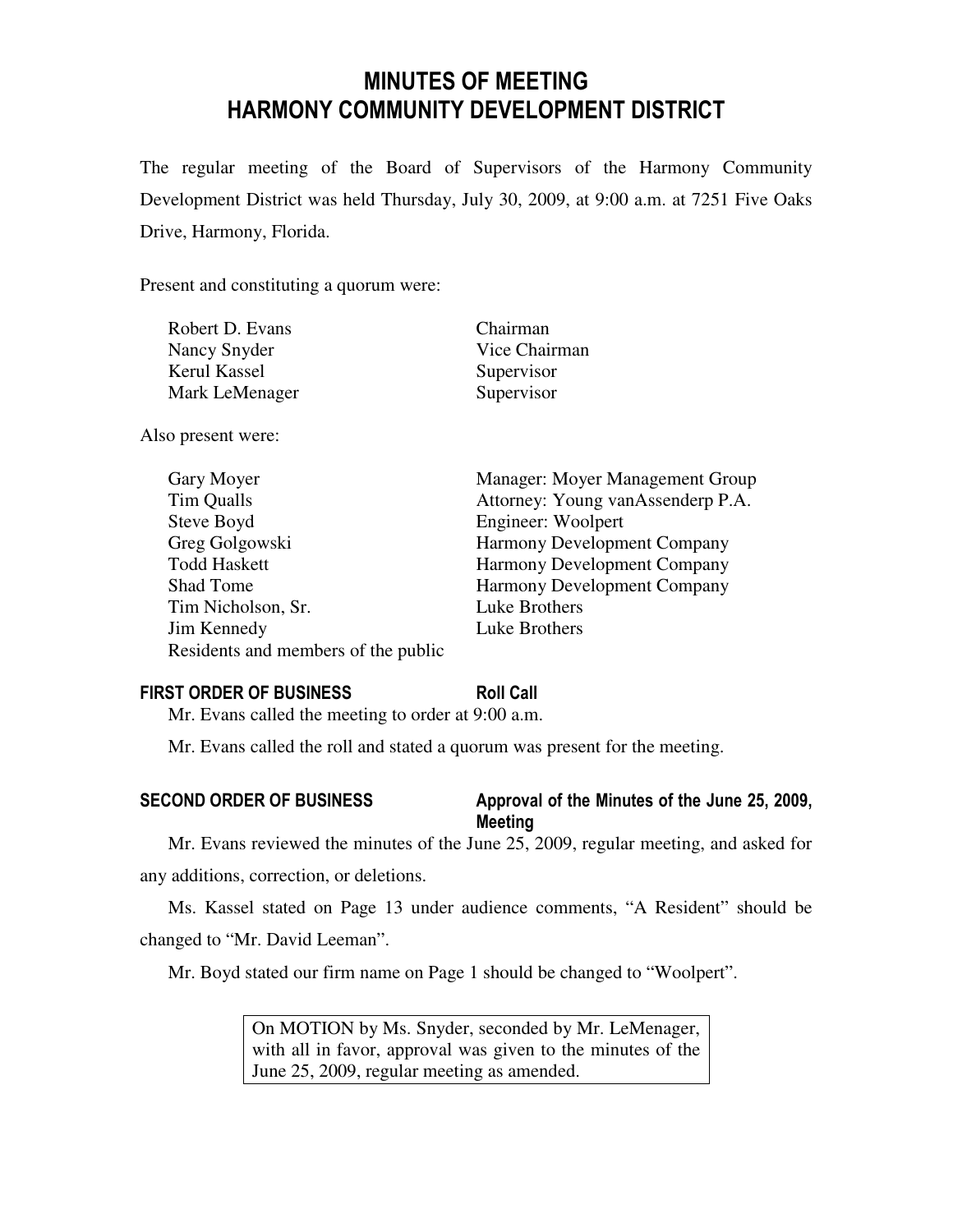### THIRD ORDER OF BUSINESS District Manager's Report

#### **A. Financial Statements**

Mr. Moyer reviewed the financial statements, included in the agenda packet and available for public review in the District Office during normal business hours.

Mr. Moyer stated we have collected all of our assessments except for \$16,545. On the assessments billed directly, there is a timing issue of when the invoices are sent to when we receive payment. The County had a tax certificate sale in June and they will have another one in August, so it is possible we will pick up the remaining balance that was levied on the tax roll through this process.

#### **B. Invoice Approval #111 and Check Run Summary**

Mr. Moyer reviewed the invoices and check summary and requested approval.

Mr. Haskett stated there is an invoice #10864 from Jan Pro for \$195 in this summary and it should be deleted.

Ms. Kassel asked when this summary is created for the agenda package, could these invoices be totaled by vendor?

Mr. Moyer stated I will request that from accounting.

Ms. Kassel stated there are invoices from Advanced Marine and NAPA Auto Parts for some larger amounts. Are those for the boats?

Mr. Golgowski stated yes.

Ms. Kassel stated I do not recall what we previously approved for refurbishing the boats, which I thought was about \$8,000.

Mr. Golgowski stated work was done on the large pontoon boat at the price we expected. When it came back, it lasted a day and something else went wrong. So we had to do more work on the controller.

Ms. Kassel stated I thought we paid for a new controller.

Ms. Snyder stated no, that was one we tried to fix and thought it would last for a while.

Mr. Golgowski stated the controller still works but something else went wrong.

Ms. Kassel asked is there more work to be done?

Mr. Golgowski stated no, it is complete.

Ms. Kassel stated I thought we were going to do everything on the list of repairs in this fiscal year.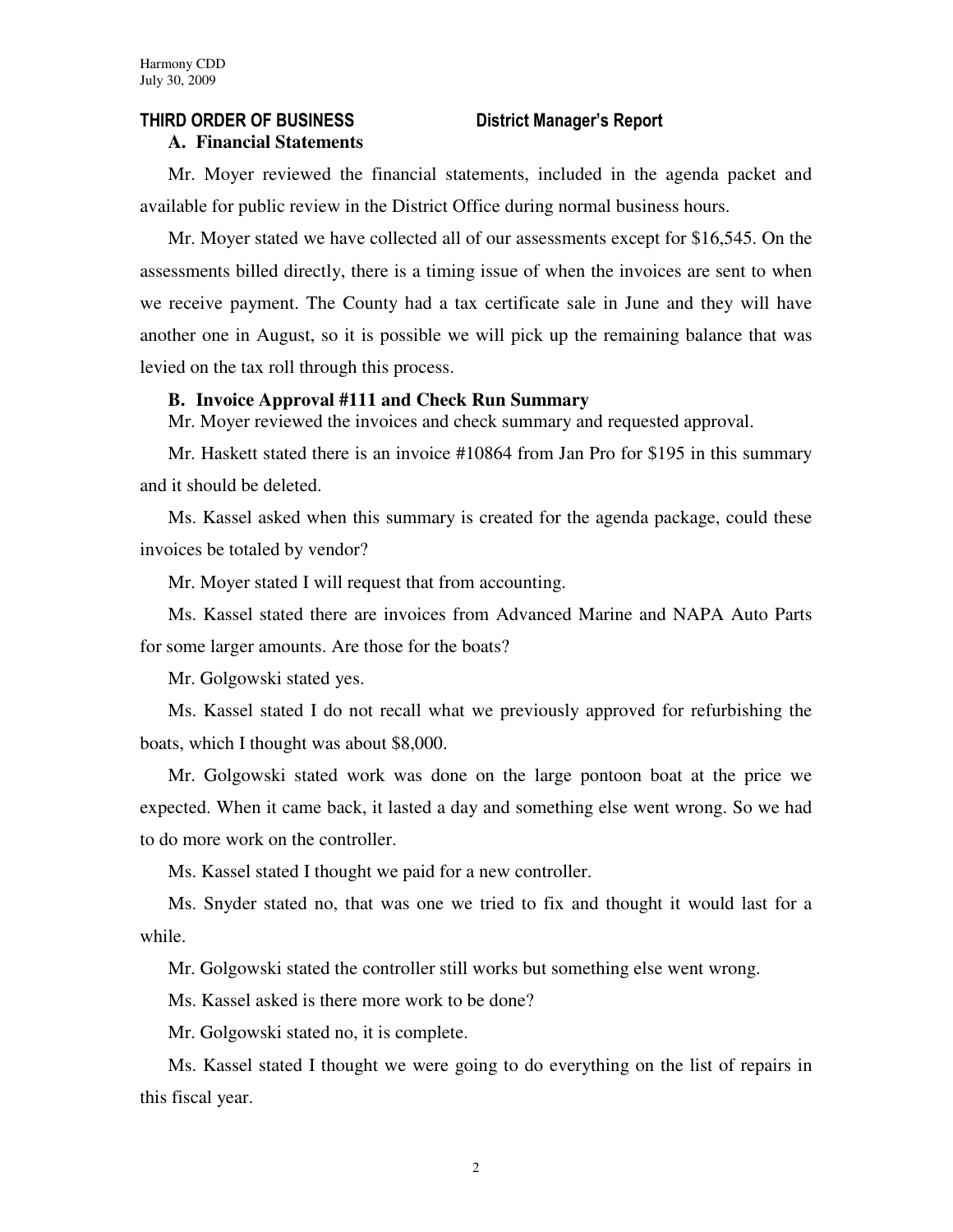Mr. Golgowski stated we were not authorized to replace the motor and upgraded controller.

Ms. Snyder stated it is in our best interests to get the boat repaired and working. Perhaps it would not have broken down again if we had done the whole job in the beginning.

Mr. Golgowski stated the suggestion was to replace the motor, controller and batteries and going to a new system, which was considerably more than the repair cost.

Ms. Snyder asked if we had done that, would we be in this position of needing the additional repair?

Mr. Golgowski stated it would have taken the boat out of service until the next fiscal year to do a major overhaul. We were hoping to nurse it along as long as we could. The \$9,000 included carpet, which was approved to be replaced.

Mr. Evans stated many of the items on the NAPA invoice are for normal maintenance activities, as opposed to repairs.

Ms. Snyder stated I have some experience with boats, and it is better to replace some components rather than repair them, especially with the use these boats get.

Ms. Kassel asked what was the invoice for Fulsom?

Mr. Haskett stated it was for repairs around the town square lighting due to a lightning strike. They contacted us about this old invoice because their Auditors found it had not been paid. That is why it is being paid a year late. These repairs are not covered by OUC.

Ms. Kassel asked are other repairs covered by OUC?

Mr. Haskett stated only for street lights. Bollard lights and street lights are covered by OUC and the receptacles for step lights are not. That is what was hit by lightning.

Ms. Snyder asked would this have been covered by insurance or was it too small?

Mr. Haskett stated it was too small.

Ms. Kassel asked what service did Symbiant provide?

Mr. Haskett stated Symbiant takes care of the pool.

Mr. LeMenager asked what are the Embarq bills for?

Mr. Haskett stated the Maxicom irrigation system.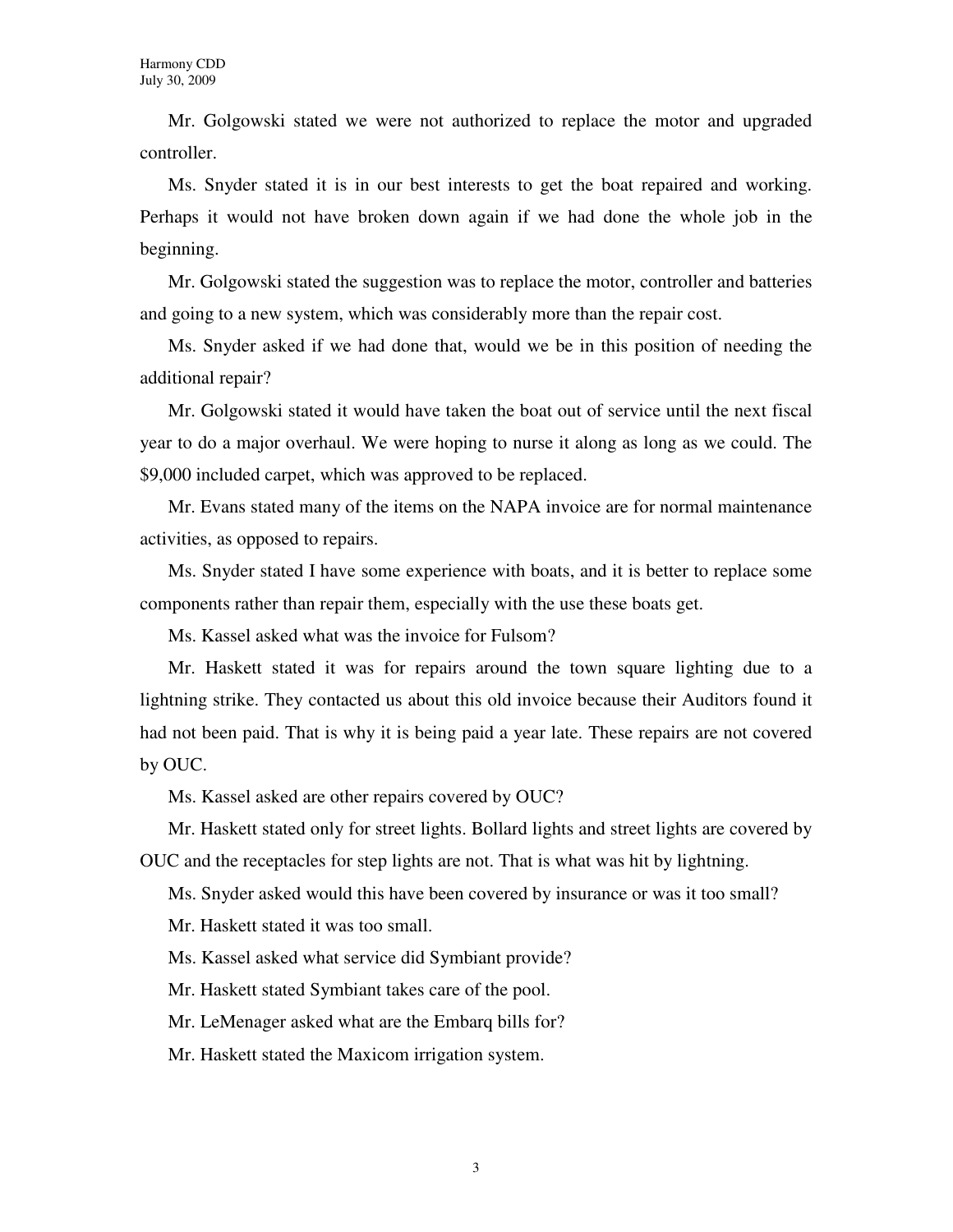On MOTION by Ms. Kassel, seconded by Ms. Snyder, with all in favor, approval was given to the invoices as presented, removing invoice #10864.

#### **C. Discussion of Fiscal Year 2010 Proposed Budget**

Mr. Qualls stated I have a few technical comments on the General Fund budget narrative. Under *Special Assessments—Tax Collector*, the way it reads now is awkward. It says the District will levy a non-ad valorem assessment on the Osceola County tax bill. The levy is on the property and the assessments are collected by the Osceola County Tax Collector. *Under Special Assessments—District Collected*, it says the District will direct bill these. All billing is direct. Under *Special Assessments—Discounts*, these discounts are not provided on the District-collected assessments, only the ones collected by the Tax Collector, and that should be corrected. For legal services, strike the comma between Young and vanAssenderp. Where the narrative talks about the collection fee of 2% plus

\$1, is the Property Appraiser charging a fee, and if so, should it be listed?

Mr. Moyer stated it is \$1.

Mr. Qualls stated that should be clarified in the narrative.

Ms. Kassel asked how many lots contribute to this budget?

Mr. Tome stated 779.

Mr. Evans stated if a piece of property has been platted, it is collected on the tax bill. If it is an unplatted lot, it will be paid directly by the developer.

Ms. Kassel stated we have a \$40,000 cushion that we are adding to reserves. If we subtracted \$10,000 of it, how much would that be on a per-lot basis?

Mr. Moyer stated it is not on a per-lot basis. It is driven by a formula and it depends on the lot size. We have to run it through that formula pursuant to the methodology.

Mr. LeMenager stated those lots are about 35% of the property, which would be \$3,500, divided by the 779 homes is about \$4.

Ms. Kassel stated I want to reduce our cushion by \$10,000 and have a small reduction to the homeowners. We can do it and we are still being conservative and responsible, yet we are being innovative by lowering an assessment when we can.

Mr. LeMenager stated I would like to speak against that because clearly what we are doing in that case is turning down \$6,500 that the developer will contribute to fund this budget. For \$4 from each household compared to the developer's contribution, that is not a good return.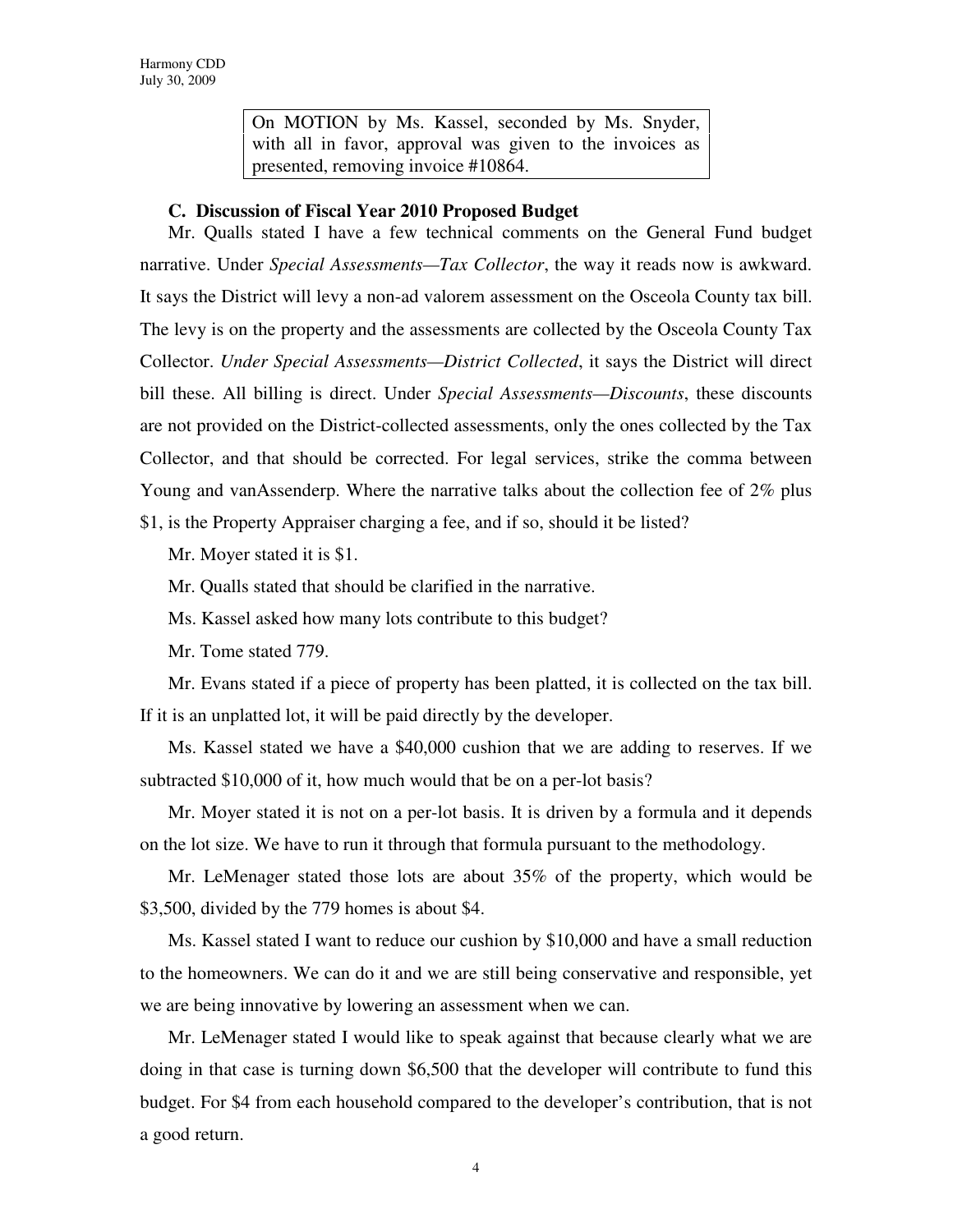Ms. Snyder stated for circumstances like the boats, we may face expenses going forward that are not included in the budget.

Mr. Evans stated there is no way we can plan for all the expenses we are going to incur for next year. By having at least some reserve, we can be in a position to address those unforeseen and unallocated expenses as they come up, and we all know that they will. I respect Ms. Kassel's suggestion that we try to demonstrate our fiscal responsibility by way of a reduction, but at the same time, I think we can demonstrate financial accountability by maintaining a reserve to be able to take care of those things that are unforeseeable.

Ms. Snyder stated I also think it would be worse to give a reduction of \$4 and then have to increase it later by \$5.

Mr. Moyer stated as we go through these budget processes in the future, with the type of infrastructure we are maintaining, we will have to address capital replacements and set aside reserves in the future. Many of you are familiar with Brighton Lakes off of Pleasant Hill Road, which is a community of 751 lots. The Board decided this year to assess an additional \$100 per year to start building up a capital reserve for their pool and recreation center. Similarly, this Board will need to address that in the future.

Mr. LeMenager stated that is the point I have been trying to make in the last few meetings. There are a lot of things coming in the future.

Mr. Evans stated if we start this process now to accumulate a reserve, it is not as painful as a large increase later on.

Mr. Moyer stated the Board discussed last month sending out a letter, and I am not sure if we resolved doing that.

Mr. LeMenager stated it is not legally required because we are not increasing assessments. At least one audience member suggested we not spend the money to send a letter, and I agree.

Mr. Evans stated from a postage and time standpoint, I would rather conserve any paperwork we can. We have received comments about phone expenses and postage for other things, and the postage to mail 400 or 500 letters is something I would like to forego.

Ms. Snyder stated I suggest putting something in the newsletter or the Harmony Notes.

5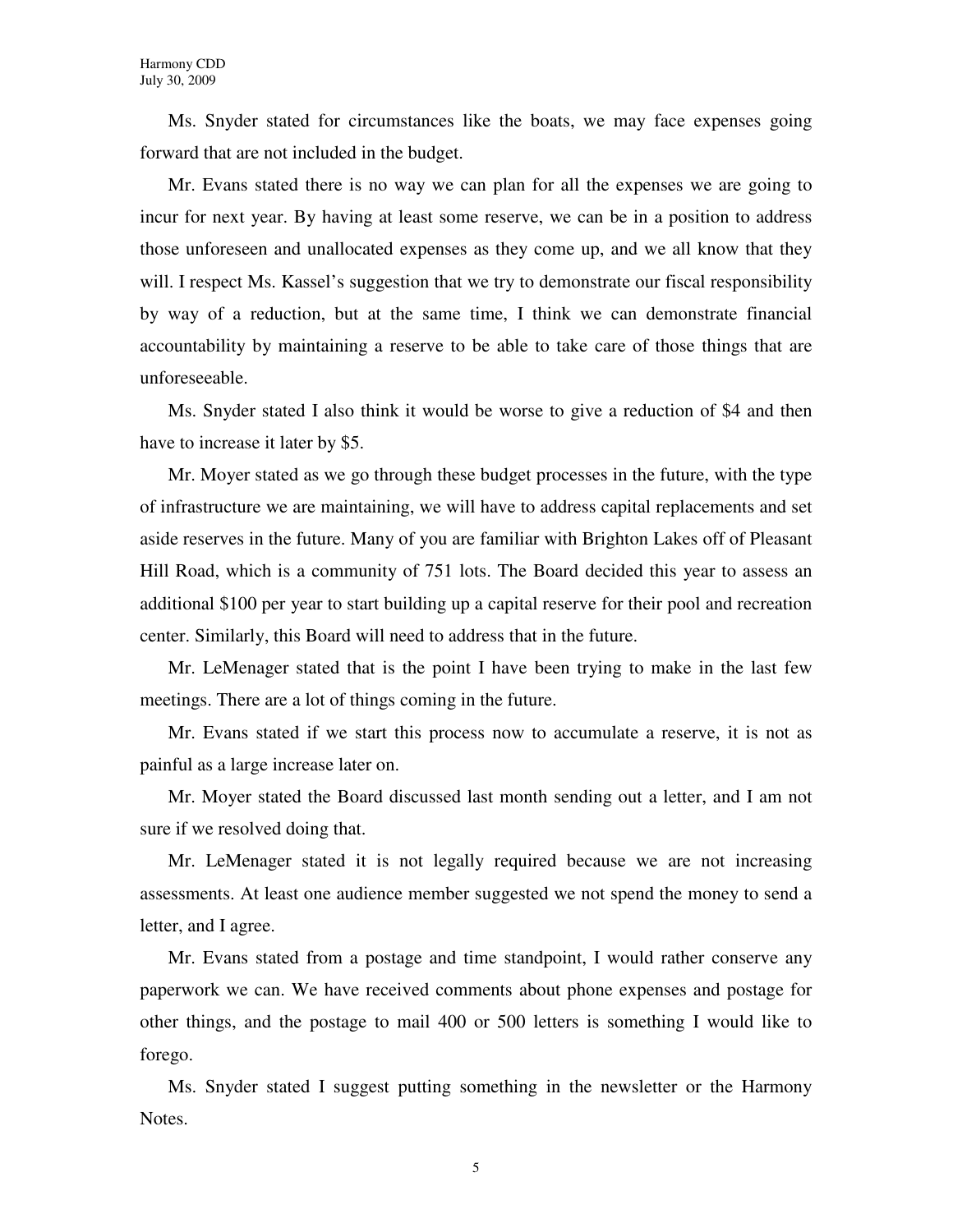Mr. Evans stated let us utilize the mediums we already have.

Mr. LeMenager stated it might be good to point out to people that they are not receiving a letter this year because there is no increase. I think a number of people are expecting an annual letter.

Ms. Snyder stated that might encourage people to read the media we already provide.

Mr. Moyer stated the public hearing to adopt the budget is at your meeting in August at 6:00 p.m.

#### **D. Evaluation of Aquatic Plant Maintenance Proposals**

Mr. Boyd stated we provided the summary of the bidding results for aquatic plant maintenance. We received four responses: Aquatic Systems at \$2,170 per month, Bio-Tech Consulting at \$1,374 per month for normal services and \$156 for the littoral area nuisance removal, Aquagenix/DeAngelo Brothers at \$2,315 per month—they did not separate littoral area nuisance removal, and DCG Environmental Services at \$1,638.13 per month and \$1,016.11 for littoral area nuisance removal. We reviewed the responses and the most complete proposal, the most responsive and responsible bid and the lowest bid was received from Bio-Tech Consulting, and this is our recommendation.

Ms. Kassel stated I agree.

Mr. LeMenager stated I scored them on our scoring sheet and my results were Bio-Tech: 94, Aquatic Systems: 88, DeAngelo: 80 and DCG: 75. I gave Bio-Tech the highest mark on everything except geographic location. I am in complete agreement and I think they are the hands-down winner. It was not even close.

Ms. Snyder stated I looked at their net income for Bio-Tech and it was a negative \$141,000. That concerns me.

Mr. LeMenager stated I shared the same concerns. In looking at their financial statements, they are the least financially stable, but it is actually not in our specifications. I suggest it is a significant error in the way we put this scoring sheet together for future reference. Clearly in terms of financial stability, they are the least financially stable, but we did not put it in the selection criteria, which I think was a major omission.

Ms. Snyder stated they might go into bankruptcy.

Mr. Moyer stated keep in mind that we only pay for service after the service is rendered. If they perform the service, then they will be paid. We do not have a lot of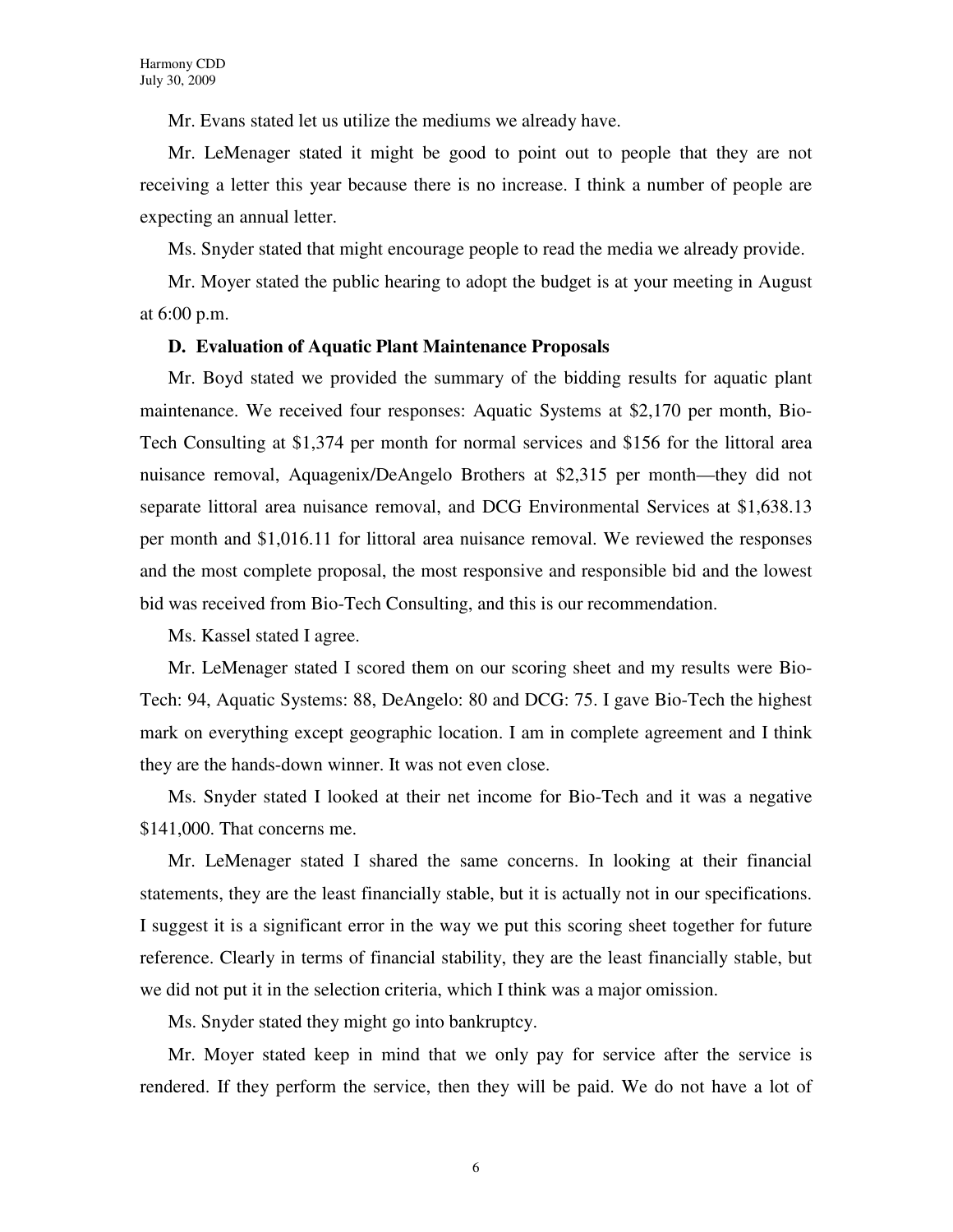exposure, even if they go bankrupt. We will simply cancel the contract and go to another company.

Ms. Kassel asked if they did not perform and we have to go to another vendor, do we have to go through the RFP process?

Mr. Moyer stated no, this is under the bidding limit so we would not be required to do that. We would go back to these materials and select another of these vendors who provided proposals.

Ms. Snyder stated I do not have the expertise in knowing the criteria they will be performing under.

Ms. Kassel stated of all the companies, Bio-Tech had the most extensive section on integrated pest management and specified what they would do specifically for Harmony, based on their integrated pest management principles. I liked that about them, as well. Mr. Boyd has worked with them before and I am comfortable with them.

Mr. Boyd stated I do have professional experience with Bio-Tech and they are a very professional firm, very responsive and I have no concerns.

Mr. LeMenager stated they had the best scores for references.

Ms. Snyder stated the main thing that concerned me was them going out of business and having a financial downturn since 2007. If that is not a concern and if they meet the qualifications, then I will vote for them also.

> On MOTION by Ms. Kassel, seconded by Mr. LeMenager, with all in favor, approval was given to award a contract to Bio-Tech Consulting for aquatic plant maintenance services.

#### **E. Public Comments/Complaints**

Mr. Moyer stated Ms. Kassel asked that we include a log of the phone calls and emails that we received during the month, and this report goes back to May 1. The idea was to keep the Board informed of issues occurring in the community.

Ms. Kassel stated it is also to let us know if something needs attention. Thank you for including the report; it looks great.

Mr. LeMenager stated I thought it was excellent. You did a very good job.

Ms. Kassel stated it also includes the date it was reported, a description of the location, actions taken and the work status whether it is completed or not and the date it was completed. Those things are helpful in letting us know what is going on. We only

7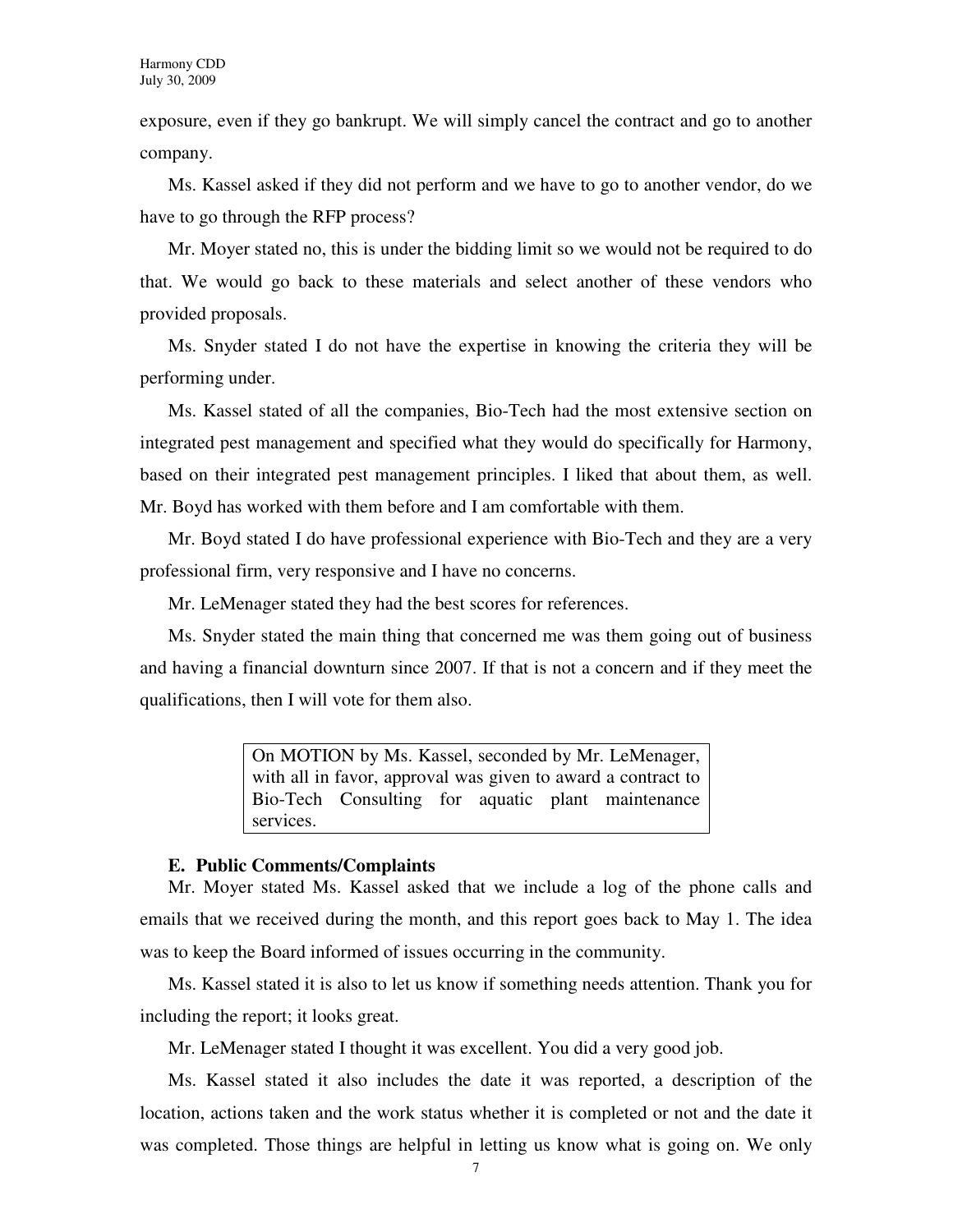meet for a couple hours every month and residents do not have the opportunity to let us know what is going on. We do not know unless a resident contacts us individually. This is a good way of understanding who is saying what and what items need attention and whether or not it is getting attention. This is very useful for us.

Mr. Moyer stated we will keep a running log of these things and keep adding to it every month.

Ms. Kassel stated more than 50% of the complaints are regarding landscaping, which we will discuss later in the agenda.

## FOURTH ORDER OF BUSINESS Staff Reports

### **A. Attorney**

Mr. Qualls stated at last month's meeting, there was a discussion on the swimming pool. Because District monies were used to construct and maintain this public facility, the public may not be excluded. However, through the rules, the District may regulate access, and I want to point that out. There were a couple comments in the minutes that could be construed to mean that the public cannot use the pool. There was also a discussion of what the District provides and the term "amenities" was brought up. I want to point out that Homeowner Associations deal with amenities and Districts deal with systems, facilities, improvements and infrastructure. "Amenities" is a term that is foreign to CDDs.

Ms. Snyder stated the pool is a public facility.

Mr. Qualls stated that is correct, and you cannot restrict access but you have adopted rules to regulate access.

Mr. Evans stated residents have unlimited use of the facilities. Non-residents have to pay a fee to use those facilities. There is the regulation aspect. If there is someone who is not a resident accessing the facility, they have to pay a user fee or membership fee that is listed in our policies, or they can be the guest of a resident.

Ms. Kassel stated residents do not have free use of the facilities because we are paying for it through our CDD assessments.

Mr. Qualls stated that is correct.

Mr. Evans stated Mr. Qualls submitted a memorandum related to the street trees. I think there was some confusion during the last several meetings relative to the District's right versus obligation to maintain the street trees. The first clarification that needs to be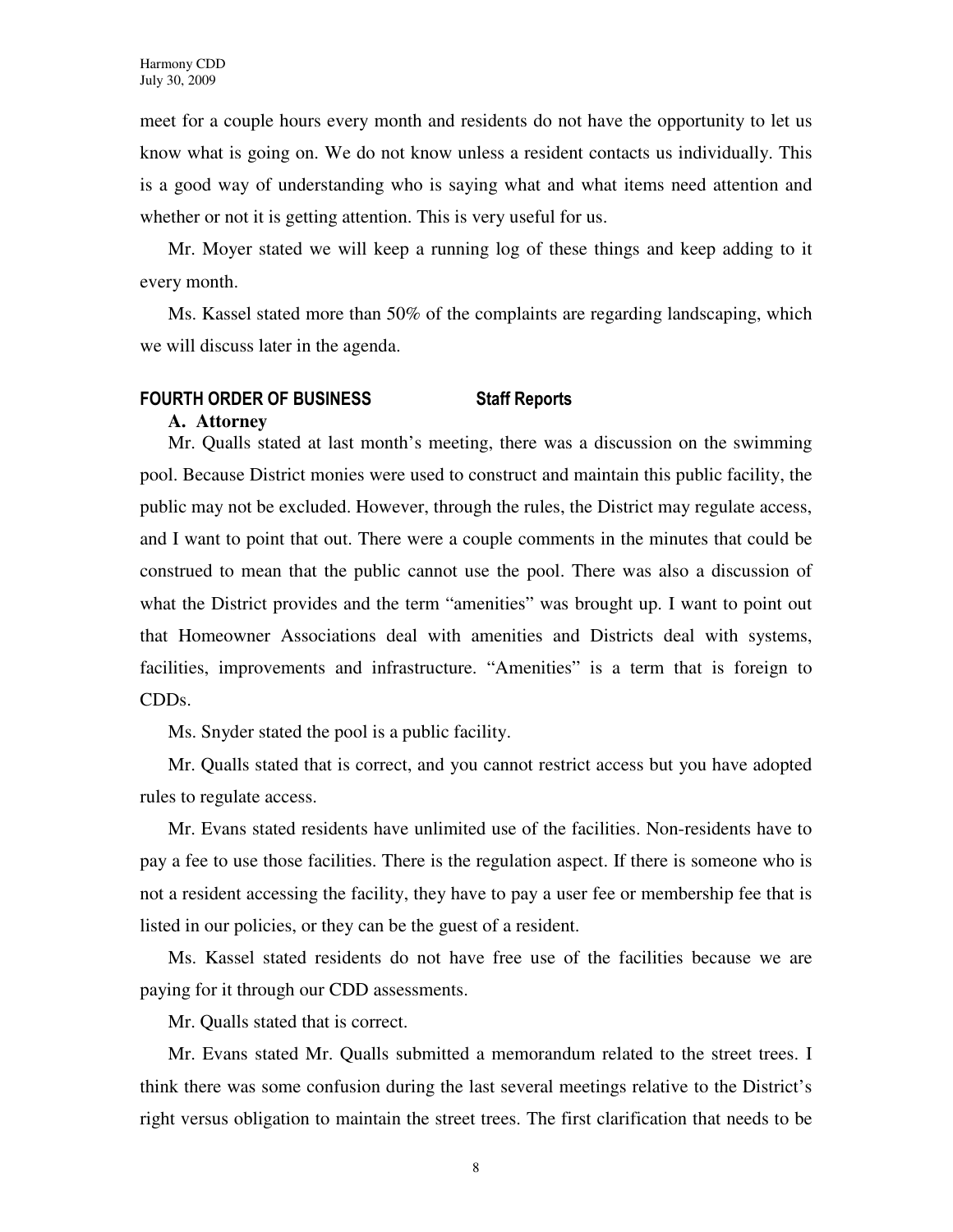made is that the District owns all of the trees and landscaping on District property. That is the first fundamental fact. To take it a step further, any of these trees between the curb and the sidewalk fronting a lot, not only does the District own that tree but it does not have the obligation to maintain it. That is the distinction. Under the Homeowner Association (HOA) guidelines, the burden of maintenance, not replacement, is upon the lot owner to maintain the landscaping in that area. Therein lies some of the confusion. The District had all the trees trimmed last year. Since that time, there has been some shoots coming out on trees that fall under the scope of what the homeowners should be maintaining. Some of these homeowners are not performing this maintenance. Under the HOA declarations, the association has the authority and capacity to notify those homeowners to maintain those trees and if they do not, the association has a self-help remedy to have those trees maintained and charged to the homeowners. That is the way it works. The District does not have the authority to assess those individual homeowners for the maintenance of trees on District property. That being said, it is my understanding there are only a handful of homeowners not performing this maintenance. It would cost more time, money and resources for the association to go through the process of sending three different letters to the individual homeowners who are responsible for those trees that are physically on District property to trim them below ten feet. That work could be done in less time than we have spent talking about it. Can we get Luke Brothers to trim these 10 or 15 trees and conclude this issue?

Ms. Kassel stated I think Luke Brothers thinks it is a lot more than 10 to 15 trees.

Mr. Nicholson stated we are maintaining all of the trees in the CDD area. Unfortunately, most of those trees are not Florida grown number 1; they are field-grown number 2 trees. Over time, many of them came in with a fungus and the root system will push up a lot of energy, so it will push out shoots. We average 25 to 30 trees a week or more and I have my crew removing the shoots because they look unsightly.

Ms. Kassel asked is that on the boulevards only or does it include the side streets?

Mr. Nicholson stated only the main boulevards.

Mr. Evans stated most of these trees are already in the scope of services. There are a handful of trees that fall under the homeowner's responsibility that are not being addressed by the individual homeowners.

9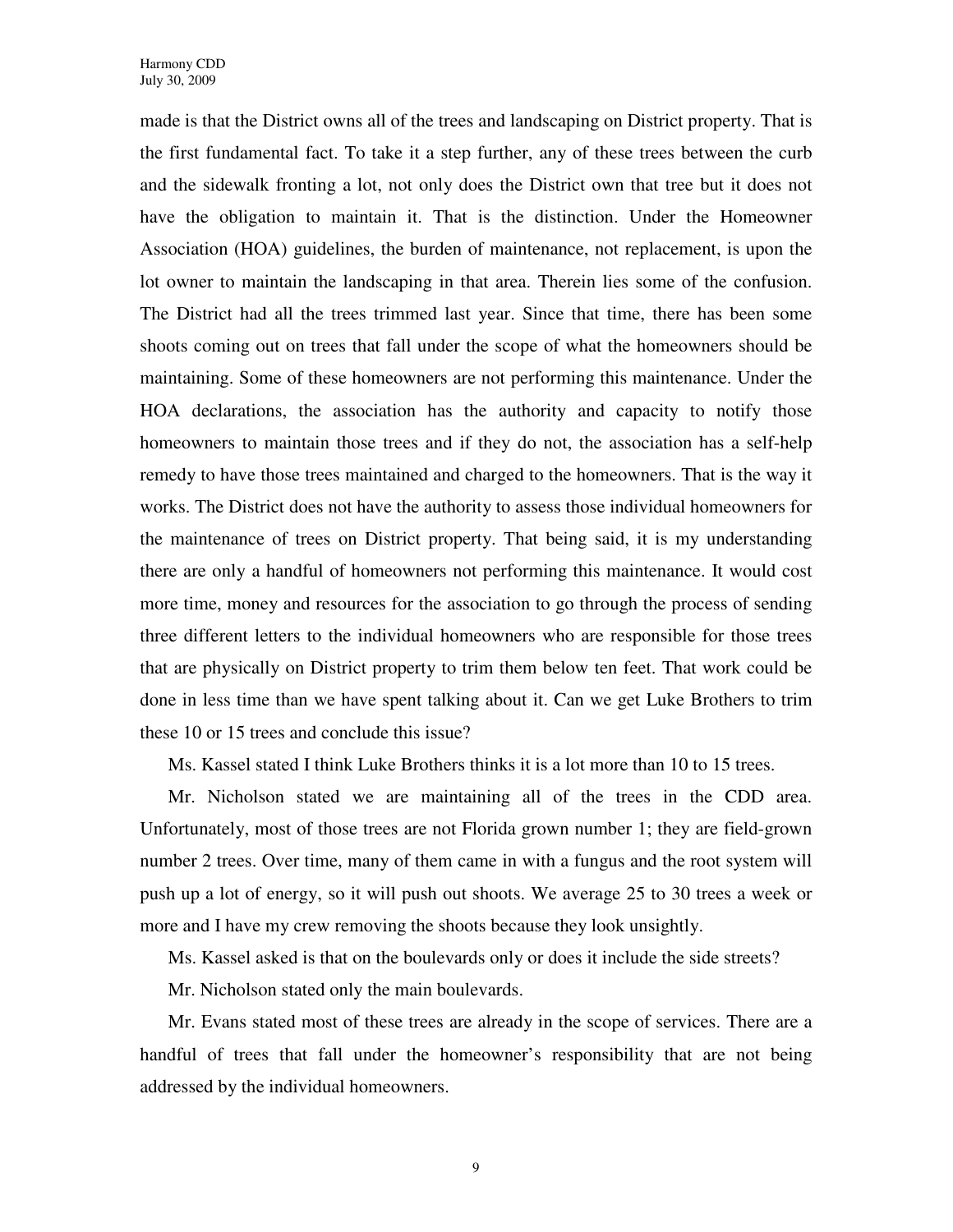Mr. Nicholson stated if I have any questions, I discuss it with Mr. Haskett before proceeding.

Mr. Evans stated this is a handful of trees. We have the right to maintain them but we do not have the obligation. I think they should just trim them.

Ms. Snyder asked if they do these now, does that mean people will have the expectation that theirs will also be done since we did these few?

Mr. Evans stated some people will maintain their trees because they are supposed to. Other people will ignore it.

Mr. Nicholson stated there are a lot of areas where trees are suffering, dying or are in decline.

Mr. Evans stated that brings up a separate point. In the HOA documents, it says individual homeowners are responsible for the trees that front their lots and it is their responsibility to maintain. It is also their responsibility to replace some of the landscaping. It does not obligate them to replace trees if they die and I think that responsibility will fall onto the District to maintain continuity of the trees and their size and quality. There are trees that have died that have been on District property and I believe it is the responsibility of the District to replace those.

Mr. Qualls stated because the homeowners restrictions that run with the land state it is the homeowner's responsibility to maintain these trees unless this responsibility has been assigned or assumed by the Association, I recommend that the District work with the Association to come up with the best way to maintain these trees.

Ms. Kassel stated I think much of the problem with maintenance of the trees on District property is that people do not know. I think if we were to inform people a couple times about their responsibilities regarding that area, at least people will know what their responsibilities are and they can act on them.

Mr. Evans stated we talked about sending out an article on things like this that keep coming up. If they would read their materials, that would help but people just do not read it unless someone tells them they have to. We need to point out that section and summarize what they need to know. I know Mr. Golgowski is working on something to address this issue.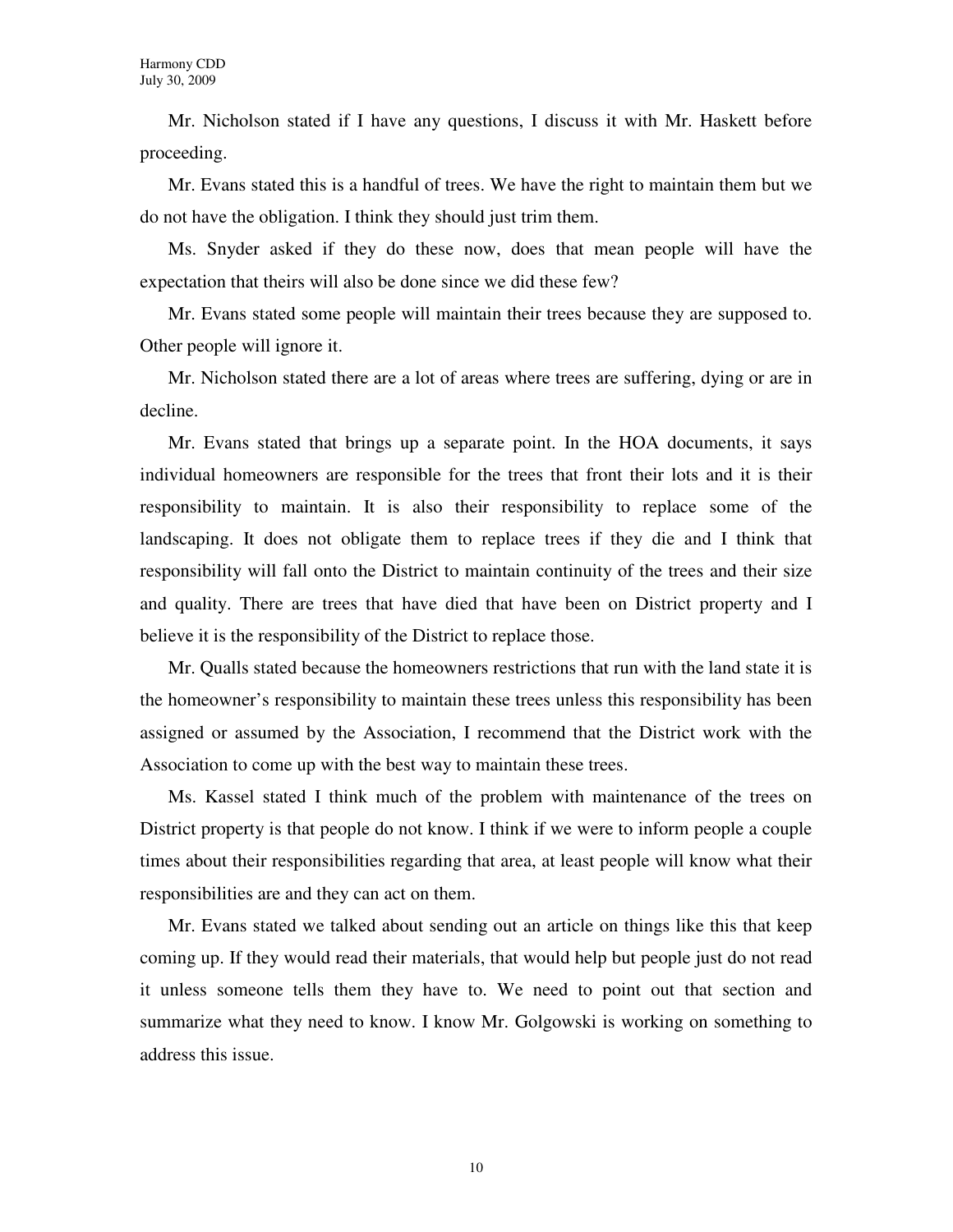Mr. Tome stated we will address the high points about the CDD, the HOA, the programs in the community and we will point them to the right areas where they can read more information.

Ms. Kassel asked how do we notify residents about this particular issue?

Mr. Tome stated we can address it in the Harmony Notes, but there will still be people who will not read it.

Ms. Kassel stated we can put door hangers at people's front door.

Ms. Snyder stated I can get some volunteers to deliver them.

Mr. Evans stated I would like to authorize Luke Brothers to trim these trees.

Ms. Kassel stated this raises an issue that might need some future discussion. When we awarded the landscaping contract, we had them add some pricing to mow this parcel on all of the streets, not just the main boulevard. We can interface with the residents this year to see if the residents want this, knowing it will increase their assessment. Then everything will be uniform. We are already stepping over some boundaries and we have to think about how we will address this in the long term rather than for just this year. Will we maintain the street trees regularly? I am hearing that we are already doing that. What about the mowing? On the main boulevards, it is being maintained by the CDD but there is no higher charge for those parcels for the care that the CDD is providing.

Mr. LeMenager stated I am not sure that I agree with that. The lots on the boulevards pay significantly higher CDD assessments than the internal lots.

Ms. Kassel stated that is because of the amount of street frontage they have.

Mr. LeMenager stated I suggest the only inequity is those few internal lots that are large custom lots. The lots in Drake not on the boulevard are paying the same CDD assessments as our lots on Schoolhouse Road.

Ms. Kassel stated not on a straight linear basis.

Mr. Evans stated we can discuss this at another time.

#### **B. Engineer**

Mr. Boyd stated the water line extension is out for bid and 14 sets of documents have been picked up. Bids will be received on August 18 and we will be bringing those results to you at the August meeting. We are still estimating the hard construction costs at about \$136,000 without contingencies.

Mr. LeMenager asked we are not going to receive 14 proposals, are we? I do not think we are competent to judge this scope of work.

11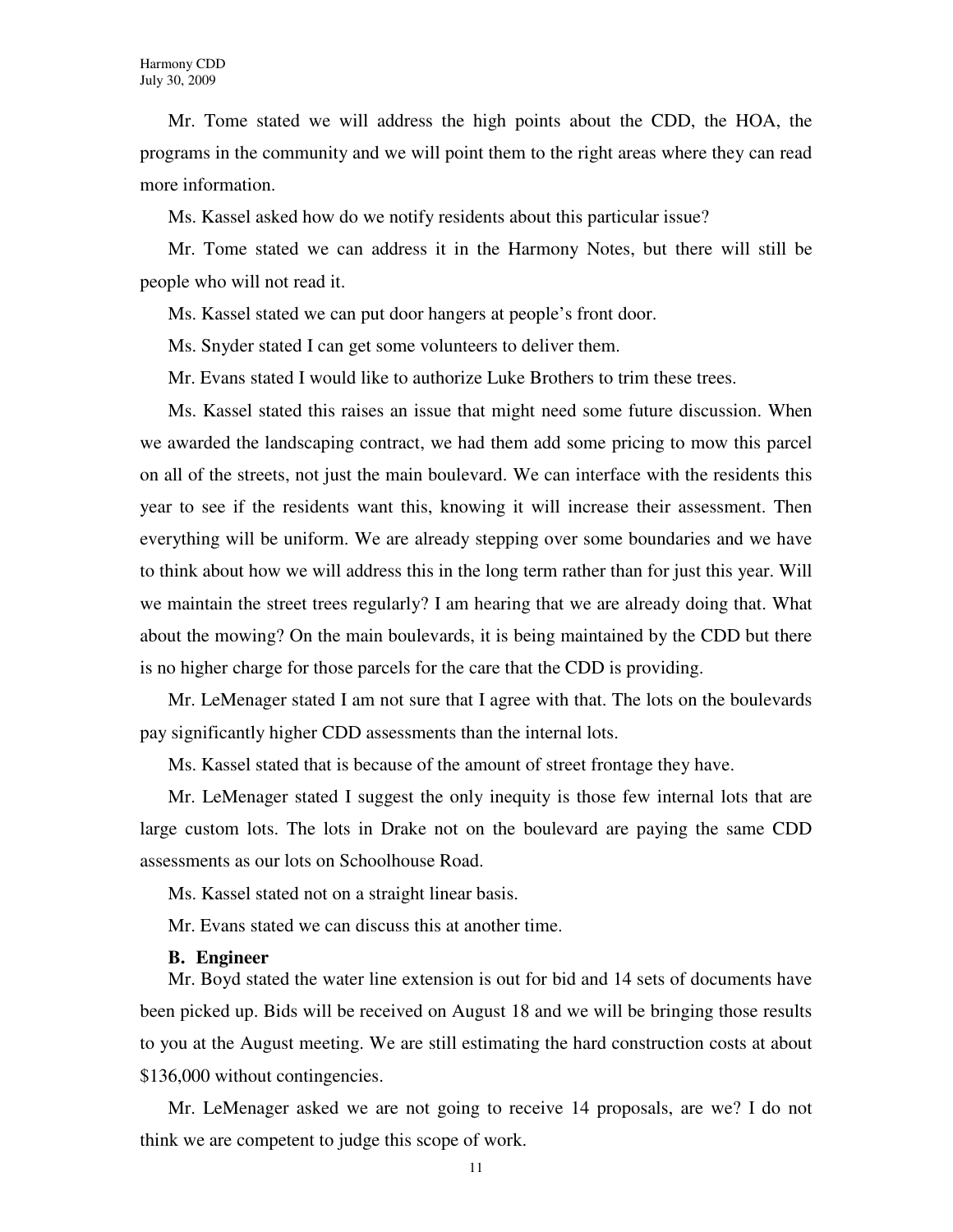Mr. Boyd stated no. any bid we receive we will present to the Board for your review, but I do not anticipate that we will receive 14 bids. Some of them are interested parties that will probably not submit bids. Some are clearinghouses for people who want to review public bids. I do anticipate we will have at least five, perhaps as many as 10 bids.

Mr. Evans asked did the comments from DEP impact this at all?

Mr. Boyd stated they had some minor comments that do not affect the cost of the design or the project. We anticipate we will have DEP permits in hand by the end of August.

Mr. Boyd stated regarding the CDD tracts related to the tree issue, I have some examples from the Property Appraiser's website that highlight specifically the tracts showing CDD ownership of the tracts. The maps I brought to the meeting indicate anything in orange is owned by the CDD, which includes all the tracts between the lot line and the curb which are the areas in question.

Ms. Kassel stated we have been told in the past they are easements and then we were told they are owned by the homeowner. I want to have documented proof of who actually owns the area between the sidewalk and the curb.

Mr. Evans stated I think there is a lot of confusion about the terminology used, when we reference an easement as opposed to an obligation versus ownership. We need to be clearer in our designations.

#### **C. Dockmaster/Field Manager**

Mr. Golgowski reviewed the monthly boat report as contained in the agenda package, which is available for public review in the District Office during normal business hours.

#### **D. Landscaping – Luke Brothers**

Mr. Nicholson reviewed the monthly landscaping report as contained in the agenda package, which is available for public review in the District Office during normal business hours.

Ms. Kassel stated the first page indicates they continue to remove plants in planter beds. Where are those beds?

Mr. Nicholson stated they are throughout the property and about 70% of the planter beds had dead material, perhaps from the frost damage that had to be removed, including some small trees. It looked unsightly to me and I discussed this with Mr. Haskett on being able to remove the dead plants.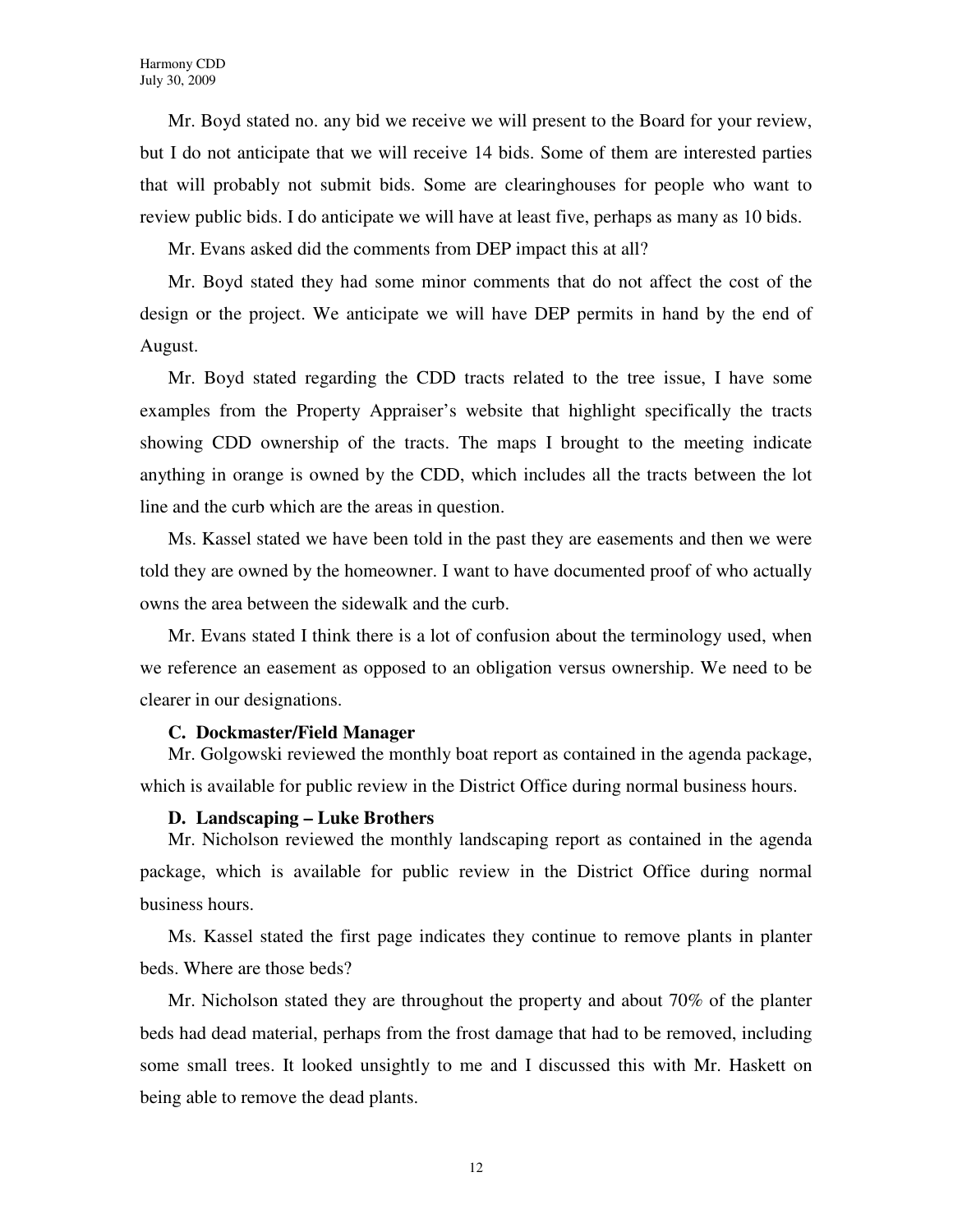Ms. Kassel stated these are not beds that are built up but just naturally occurring throughout the community.

Mr. Nicholson stated that is correct. They are along the boulevards and the golf course and any area where we maintain the CDD area. We remove any and all dead plant material. I would rather have a bare bed than dead plants.

Ms. Kassel asked regarding removal of dead trees throughout the property, are you removing those trees as well as shrubs and small trees and replacing it or leaving it bare?

Mr. Nicholson stated they are not on the main boulevard. Before we do anything like that, I address it with Mr. Haskett. The only ones I am removing are the few dead trees along the golf course areas or the trees inside the planter beds that are dead. As far as replacing them, I am still working on another project to get a proposal together and I should have it for the next Board meeting.

Ms. Kassel stated regarding the staking of trees and removing them, I thought A Cut Above was supposed to remove them.

Mr. Nicholson stated when we came on-site, we did that at no charge to you. It took quite a lot of man-hours to remove them and dispose of the debris. We removed the staking materials from the trees I felt were putting the trees in harm's way. There are some trees that still have stakes on them because the root systems are still weak. For the most part, they have been left on so long that the trees have grown around the staking material. We removed the shoots from the trees and elevated the ones that have not been touched since they were originally installed.

Ms. Kassel asked are these non-street trees or are they trees A Cut Above did not perform this work for?

Mr. Haskett stated there is a mix of trees and there are a few that were left because they were growing into the stakes. Some of them needed to be elevated along the golf course and the path.

Ms. Kassel stated if A Cut Above did not do the work they were hired to do, that is something for us to keep in mind the next time them provide a proposal.

Mr. Haskett stated I do not know if this was within their scope or not.

Mr. LeMenager stated I live across the street from the soccer field, and it is being watered in the middle of the day at noon. I did not think it was good practice to irrigate at that time.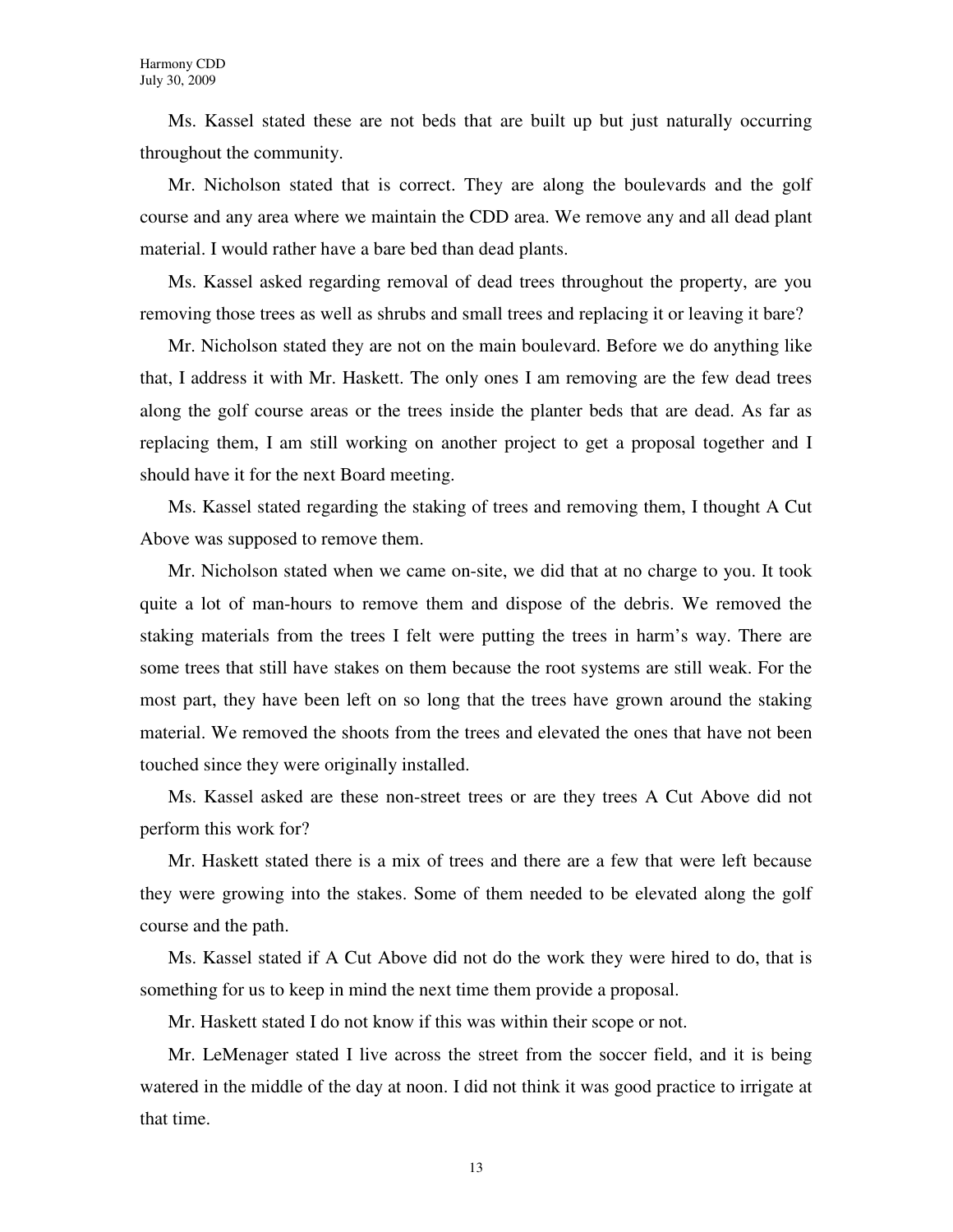Mr. Nicholson stated we have valves sticking because of the high pressure of the water. This system is getting older and it needs to be maintained at a different level. Valves are sticking. Solenoids are not firing off like they should be. Something is happening with the Maxicom system to allow the irrigation system to come on. We cannot turn it on at that time of day. We have been testing the system a couple days this week, so it is a possibility as you saw during our testing.

Mr. LeMenager stated it could be. I saw it then, but it was more than one day.

Mr. Nicholson stated we were here for several days because we were handling a lot of issues. We just fertilized the Bermuda and had to run zones on numerous occasions to make sure we had proper coverage for that area.

Mr. LeMenager stated the timing sounds right as to when I saw the watering.

Ms. Snyder stated along the Five Oaks golf course, the sprinklers were running during the rain. I thought the monitoring system was supposed to prevent that.

Mr. LeMenager stated there is a small park behind our house. We can have a torrential rain and the irrigation still comes on at 6:30 the next morning. It seems as though the sensors are not working.

Mr. Nicholson stated it is my understanding the smaller parks have Rain Bird timers and are not on the Maxicom system. Therefore, if the rain sensor do not pick up the rainfall, the system will come on when it is programmed.

Mr. LeMenager stated I realize that we have significantly reduced our reclaimed water bill over the past year, but I still think that we can have some substantial savings in this area.

Mr. Golgowski stated some of the smaller neighborhood parks are not on the centralized Maxicom system. They are on timers and go off at certain times. If the rain sensor is dried up and indicates there has been no rain, the irrigation will still go off. That can be upgraded with a new sensor.

Mr. LeMenager stated I think we can all conclude our investment in sensors have more than paid for themselves.

Ms. Kassel asked would you look into this?

Mr. Nicholson stated yes. That is a priority for us and the fact that the heat index has been 107° for several days and the grass is not getting enough moisture. Fungus is caused by over watering and it does not dry up so certain areas will drift. There are 11 homes on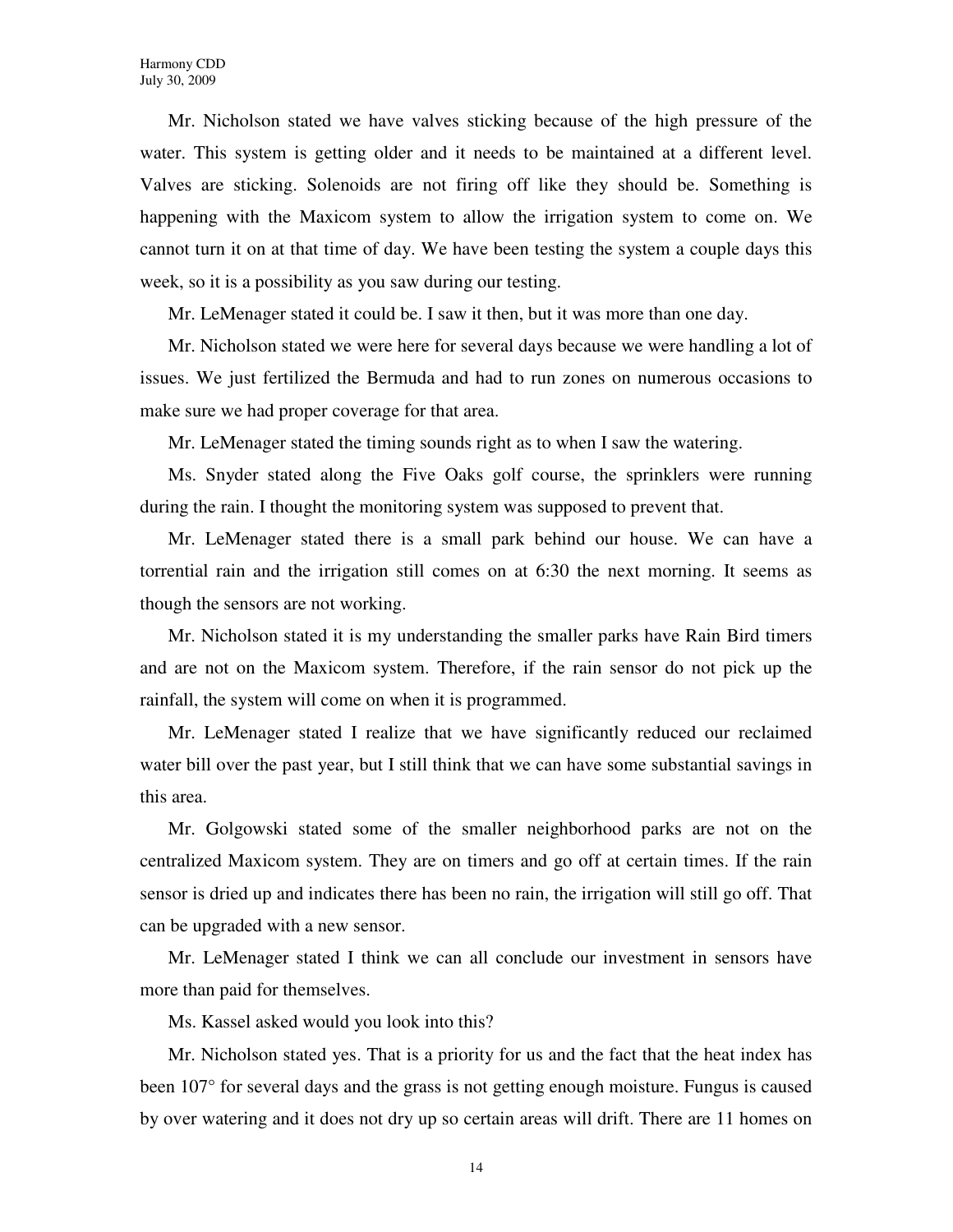Catbrier that have fungus or chinch bugs in turf that borders the sidewalks. There are many areas along other areas with the same issue. We can treat these areas but they will simply move to another area. We are trying to figure out the best way to see about perhaps spraying some of these lawns to control chinch bug activity. No matter what we do on the perimeter, we will continue to fight this battle unless the homeowners take care of the other side of the sidewalk.

Ms. Snyder stated it would be a benefit for the community to do that.

Ms. Kassel asked will one application take care of the bugs?

Mr. Nicholson stated yes because what we have done so far has done the job.

Ms. Kassel asked is it included in your scope of services?

Mr. Nicholson stated yes, it is included under pest control.

Ms. Kassel stated that is for areas maintained by the CDD, though, not the homeowner areas. Will the extra coverage area be in addition to the contract amount?

Mr. Nicholson stated yes. It will be on the individual homeowner lots. Along Catbrier, most of those homes are vacant. One owner replaced some sod and left five pieces piled up in the CDD area, which I removed. In checking those areas, there was more activity because it is uncontrollable at this point. Mr. Haskett and I will do a drive through in the next couple days to see if we can isolate the areas. We will take care of the obligations that fall upon us to replace sod if we need to. Prior to maintaining the property, I have a portfolio of pictures showing the sod is nothing but weeds, including the park behind Mr. LeMenager's home. This is something I am addressing with staff to manage. We want the community to look clean. I treat this like my home because I am here more than I am at home. I want to be sure it is a showcase community for everyone, especially for new people moving in.

Ms. Snyder asked would you give us an estimate of what it would cost to treat a home?

Mr. Nicholson stated about \$25 to \$30 per home on average. The application comes in a six-week bracket. They nest, lay eggs, and babies hatch. The babies grow up and get hungry, and the cycle is such that every seven to eight days, new babies are hatched. In two days, they can eat up a 20-foot by 20-foot area.

Ms. Kassel asked will one application kill the adults and the eggs?

Mr. Nicholson stated no, it will kill the adults but not the eggs. You have to go back.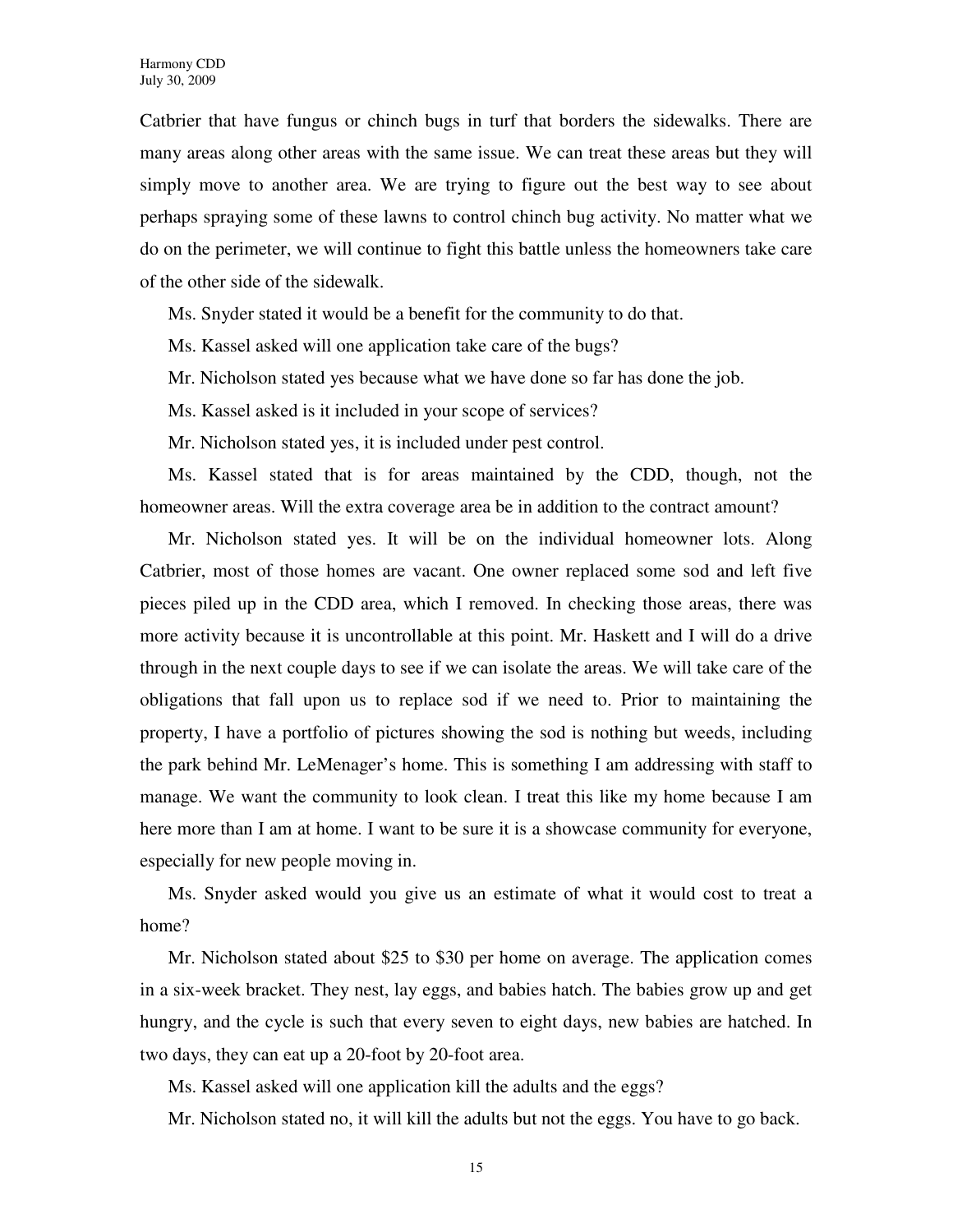Mr. Kennedy stated we have gone back three times with supplemental treatments and those treatments are included in the estimate of \$25 to \$30 for an average size lot. It will include two treatments. You have to get rid of the adults and then you need to spray again in two to three weeks. We will follow up on that, not just spray one time.

Ms. Snyder asked would you check with the HOA to see if this can be done?

Mr. Nicholson stated we will certainly check with them. We are more than happy to do whatever it takes. The townhomes and condominiums have the same issues with irrigation. One gentleman asked me to look at his broken head, so I sent a technician to fix the problem, which took about 10 minutes and the gentleman could not thank me enough.

Mr. LeMenager stated I would like to address the complaint log. In reading the Monthly Highlight Report, I see that you are mowing the grass significantly longer than your predecessors were, but there is a feeling among a lot of residents that the entryways do not look as good as they used to. On the entry on Five Oaks, there was a long line of fertilizer burn. In general, the mowing frequently leaves gashes and uneven cutting. A lot of people are concerned in how it is being done and how the community is looking. I think a lot of people will tell you that they do not think it looks better now than it looked with the previous company. In the last couple days, there is a lot of work being done on the entry boulevards, and I think that is a step in the right direction. In general, I have the same feeling. I thought our entryways looked better before, but I am willing to understand what the differences are. I see you are mowing the grass higher than was being done in the past, and this could contribute in part to what people think.

Ms. Kassel stated the frequency of mowing is less so it gets taller, and the cutting is not a clean cut and it is not done with a sharp blade so the grass edges get brown and ragged, which we know is bad for the grass. The edging along sidewalks is also not as clean.

Mr. Nicholson stated we sharpen our blades here three days a week and we change them every day. We cut the grass at 4.5 inches because if it is any lower, the grass is being left open to disease, fungus, and bugs. Everywhere in the State, we cut at 4.5 inches.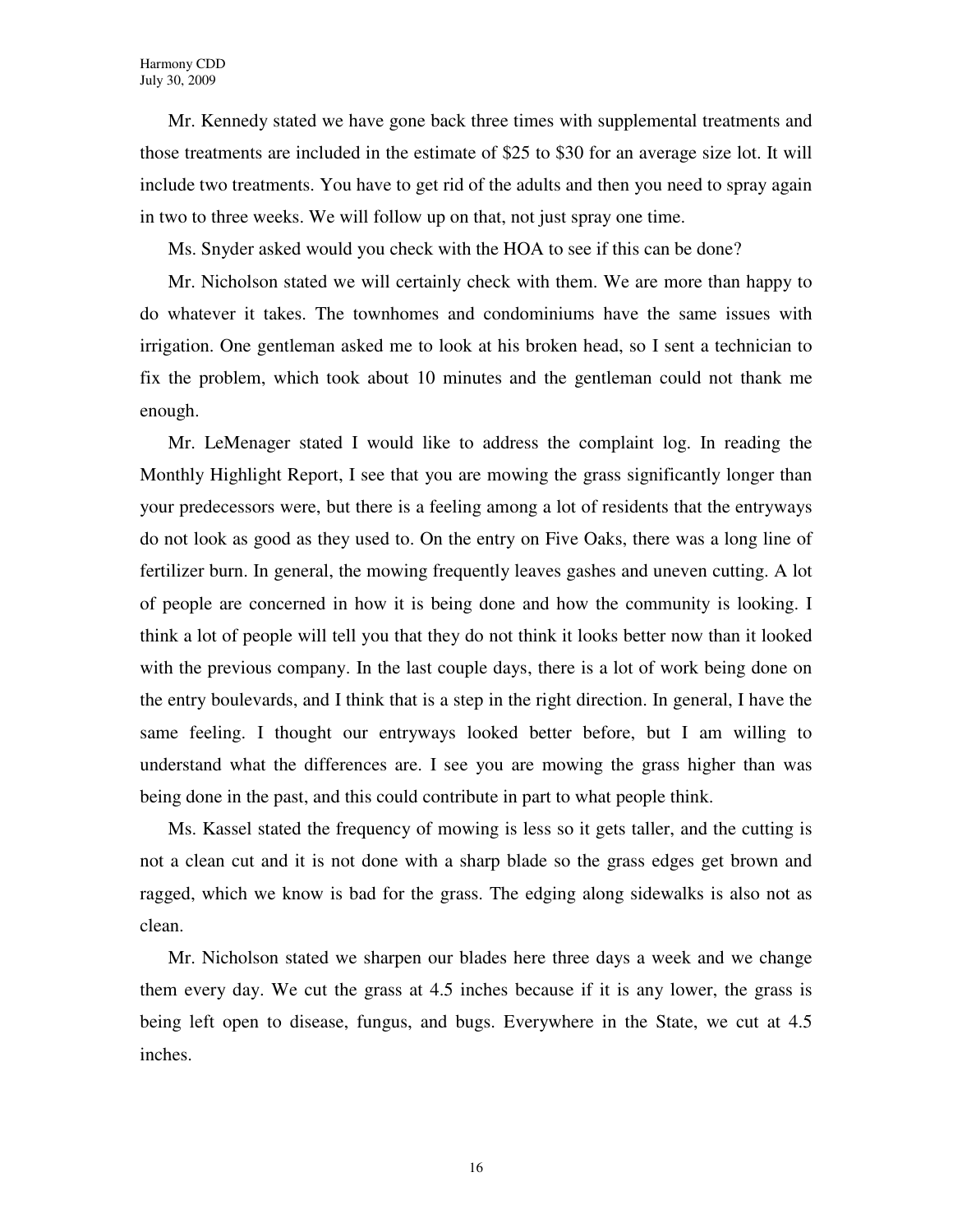Ms. Kassel stated I do not think the height that you cut is the issue but the frequency, the quality of the cut itself, the way the grass looks afterwards, and the quality of the edging. Those are the main issues I have heard.

Mr. Nicholson stated I will get with my crew and discuss a better way to make it happen. For frequency, every area of grass is being cut every week. I provided a map of the areas and what days they are being cut to Mr. Haskett.

Ms. Snyder stated I have had opposite remarks; that your crew is extremely professional and the property looks better now than it did. I think it depends on who you talk to.

Mr. Nicholson stated that is right, everyone has their own view. Others are speculating on what we are doing, but we are cutting in a frequency according to our specifications.

Ms. Snyder stated I have also heard a lot of positive remarks on the dead materials you are removing.

Mr. Nicholson stated that is a big issue for me and we remove those.

Mr. Steve Berube stated I walk my dog daily and I think you got off to a slow start, but it has improved recently. I think you were getting beat up from the prior company's lack of attention, but it has gotten much better in the last couple weeks.

Mr. Nicholson stated a lot of these areas were that way before we took over. With chinch bugs, you do not know they are there until the damage occurs. The heat works in our favor on the Floratam in killing these bugs. When we first took over, the planter beds were engulfed in weeds so we came in and attacked them. We will continue to attack areas in need of attention and do whatever has to be done to avoid any issues. We mowed the dog park a few times, and now I send in a crew to rake the Bahia. We will cut it twice, blow it, rake it and remove the clippings.

#### **E. Developer**

Mr. Haskett stated I provided a proposal for a swing set with four swings. The price of the swing set itself is reasonable. When you add in the other things that are needed to make it a safe environment, the total installation is about \$5,497, which does not include the expense of excavating and filling with dirt for the safety zone. That can be done for about \$500, for a total of \$6,000. I suggested a couple locations, one being in front of the small dog park or the turf area at the large playground area.

Ms. Snyder stated I think this would be nice to have at the small dog park area.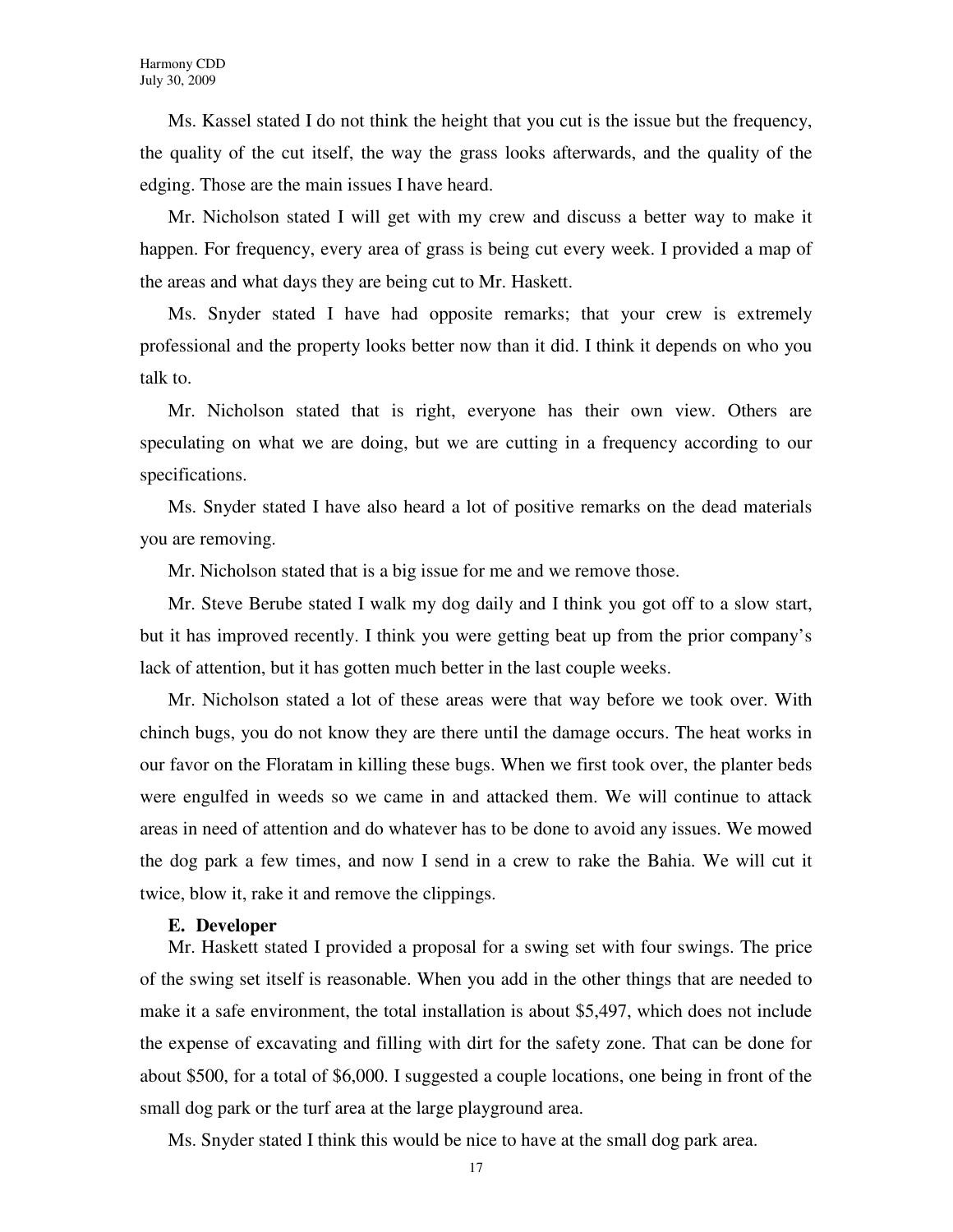Ms. Kassel stated \$6,000 for four swings seems pricey.

Mr. Haskett stated it includes safety mulch in the buffer zone.

Mr. Evans stated we should discuss whether or not to do this and then discuss where to put it.

Mr. LeMenager stated we were talking about our facilities and we noted that we did not have a swing set. Are there a lot of people with children who are saying they want a swing set?

Ms. Kassel stated not that I have heard. Mr. Berube is the only person who has mentioned anything about a swing set.

Mr. Tome stated over the last couple years, we have had comments and criticism about the lack of swing sets.

Mr. LeMenager stated Bill sent out a survey on an issue, and this is something he could put out to the community and ask people. I think it is a great idea but I have not heard any clamor that we need swing sets.

Ms. Snyder stated they would be nice to do.

Mr. Berube stated the playground is full of little kids and there is nothing for the older set of children, for 6 or 7 year olds. In other parks in the County, I notice the swings are always in use.

Mr. Evans asked do we want to spend \$6,000 for swings?

Ms. Snyder stated I think we should take a survey first.

Ms. Kassel stated in the survey we should ask not just if they want swings but let them know we are looking at swings at a resident's suggestion and ask how they feel about spending \$6,000 for swings. I think we should add that information so they know they will be paying for it and it is a substantial amount of money.

Mr. Evans stated that is what we are supposed to decide. The suggestion came in and the question is, whether we want to spend \$6,000 at this time for a swing set. No one is disputing it is a nice idea. I am sure people would say they want more than this. The question before us is whether we want to spend \$6,000 at this time.

Mr. Moyer stated we anticipated normal expenses for the last three months of the fiscal year. At the end of the year, we will have spent all of our budget except for \$12,000. That is how close we are to meeting our budget.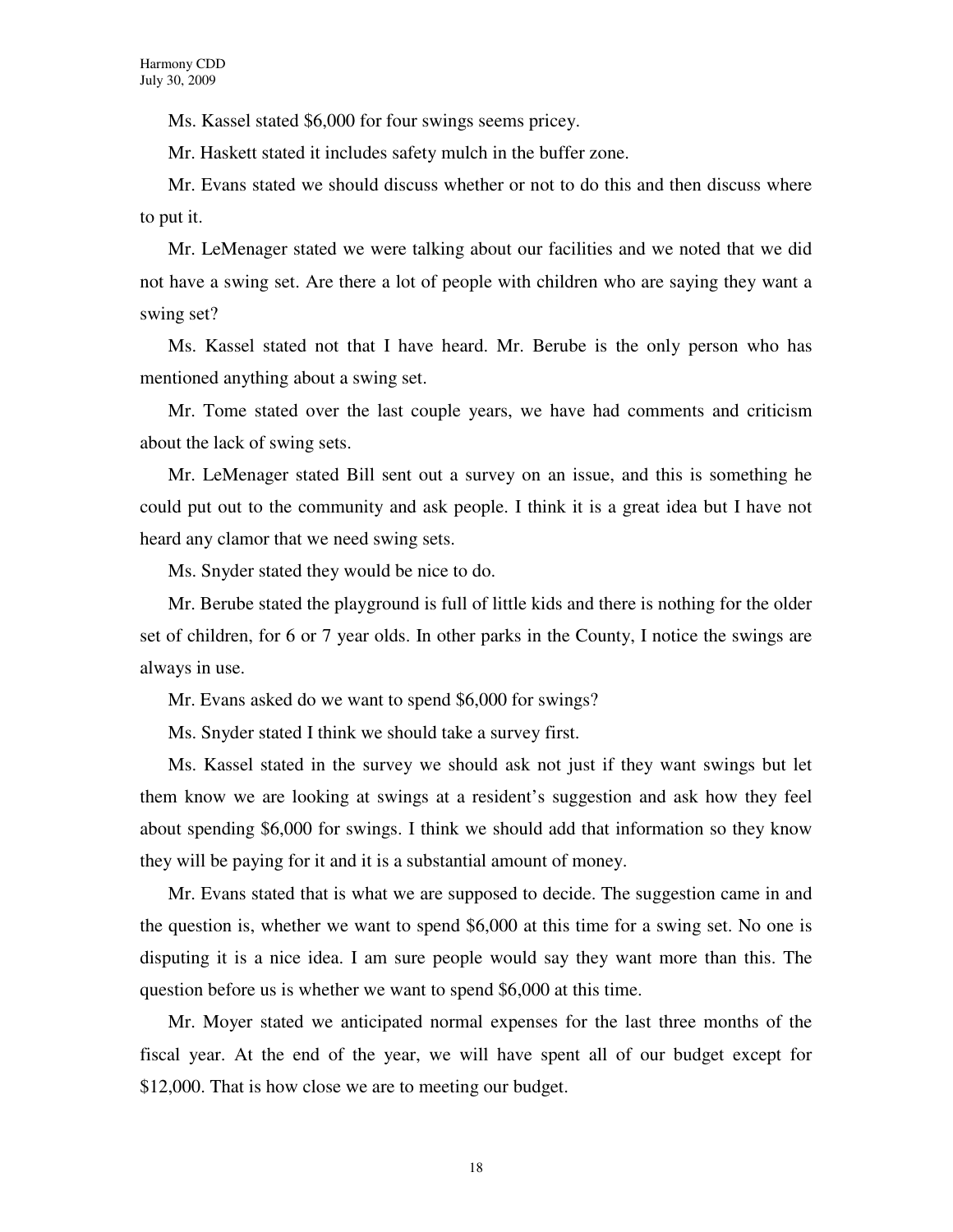Ms. Kassel stated that does not include any needs that may arise as a priority between now and the end of September.

Mr. Moyer stated you can authorize the expenditure and that we transfer into revenues a portion of our fund balance to cover this item. Our fund balance is about \$182,000 that is available and not otherwise pledged.

Mr. LeMenager stated I agree it is a nice idea. It is a question of spending the money and if people want it.

Mr. Evans stated I think it is similar to the skate park. I think it is a great idea, but there is a price tag attached. Mr. Evans stated I suggest we table this matter until next month and address it at that time. If we want to do this, we have the funds now to do it, but it comes back to whether or not we want to spend \$6,000 for swings right now. Once we decide that, we need to decide where to put it. There seems to be enough hesitation from the Board so I think we should think about it. I do not think anyone envisioned it would cost this amount of money.

Mr. Haskett stated we are working on getting pricing for the basketball resurfacing and I will have those at the next meeting.

#### FIFTH ORDER OF BUSINESS Supervisor Requests

Mr. LeMenager stated last month we decided to redeploy the trash cans. One of the trash cans has been put next to one of the pretty butterfly benches, which defeats the purpose of having beautiful architecture.

Mr. Haskett stated I totally agree. We will relocate it.

Ms. Kassel stated we discussed a number of months ago moving a doggie pot down Five Oaks to the school. What is the status?

Mr. Haskett stated it is still on the list to be accomplished.

Ms. Kassel stated I spoke about some issues in the dog park with Mr. Haskett. Is there an update on those?

Mr. Haskett stated developer staff has been reduced and my time is limited to address some issues. Items that are for convenience as opposed to a repair are being put off to a later date. Some items will be put on a list for Luke Brothers to be complete. The state of our community is a higher priority than some of these items and I ask for some leniency in which to accomplish those items.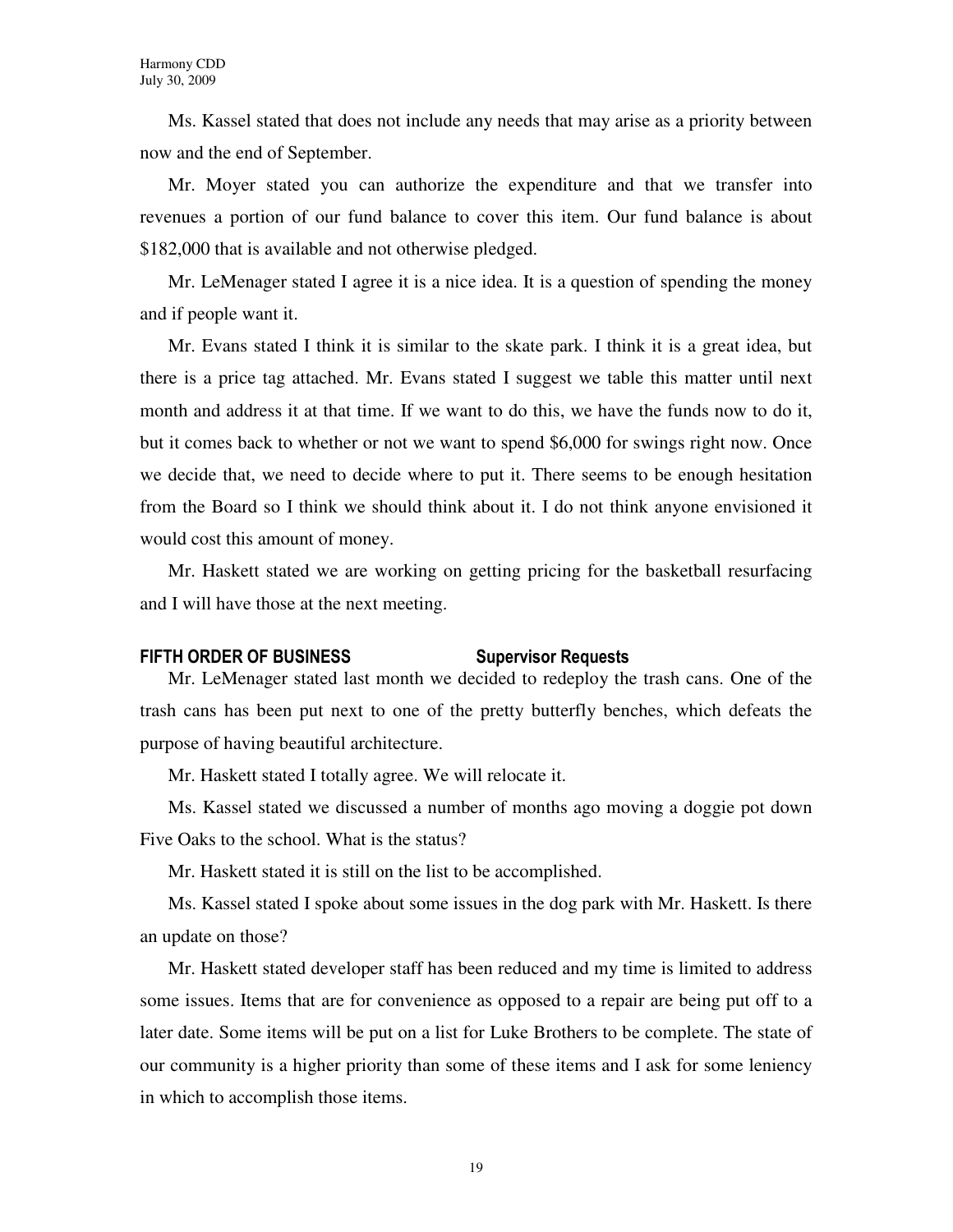Mr. Tome stated as so many other businesses are experiencing, our staff has undergone some transition and the remaining staff has had to take over additional responsibilities. Since Luke Brothers is new to the project, we have spent a lot of time with them during their learning curve in the community. Mr. Haskett also has his responsibilities as part of the development staff.

Ms. Kassel stated in regards to things like the skate park proposal and swing proposal, it is great that you are prompt with that but I would rather see attention to the existing facilities that we have than spending time getting these proposals.

Mr. Tome stated we look to the Board to give us the priorities for what you want to see happen.

Ms. Kassel stated I received an email that was copied to Mr. Haskett from Mr. Shepelrich about the proposed skate park that I will distribute related to noise for nearby homes. It is a request to let residents know before the Board approves things that might affect their quality of life. I think the skate park has been tabled indefinitely so it is not something we have to worry about now. I just want to let the Board know this resident's concerns.

### SIXTH ORDER OF BUSINESS Audience Comments

Ms. Pam LeMenager stated Luke Brothers was talking about spraying for bugs and maintenance. Will this matter fall under the HOA or the CDD?

Mr. Evans stated the HOA can implement emergency self-help remedies and has the right of trespass. The CDD does not. In the event of an infestation, the CDD can send a letter saying it needs to be taken care of now. However, the association can engage Luke Brothers while they are already there and coordinate with them to spray.

Ms. LeMenager stated I have been swimming early in the morning and a renter who used to rent from us who no longer lives in Harmony was also there with their children and used the pool key. I am sure other renters have left the community and have not returned their pool keys or boat dock keys. Will there be a re-keying happening?

Ms. Snyder stated when my renters leave, I charge them if they do not return the key and they always have. I know we have to pay \$25 to get a new one.

Mr. Berube stated at \$25, they may choose to pay it and keep the key.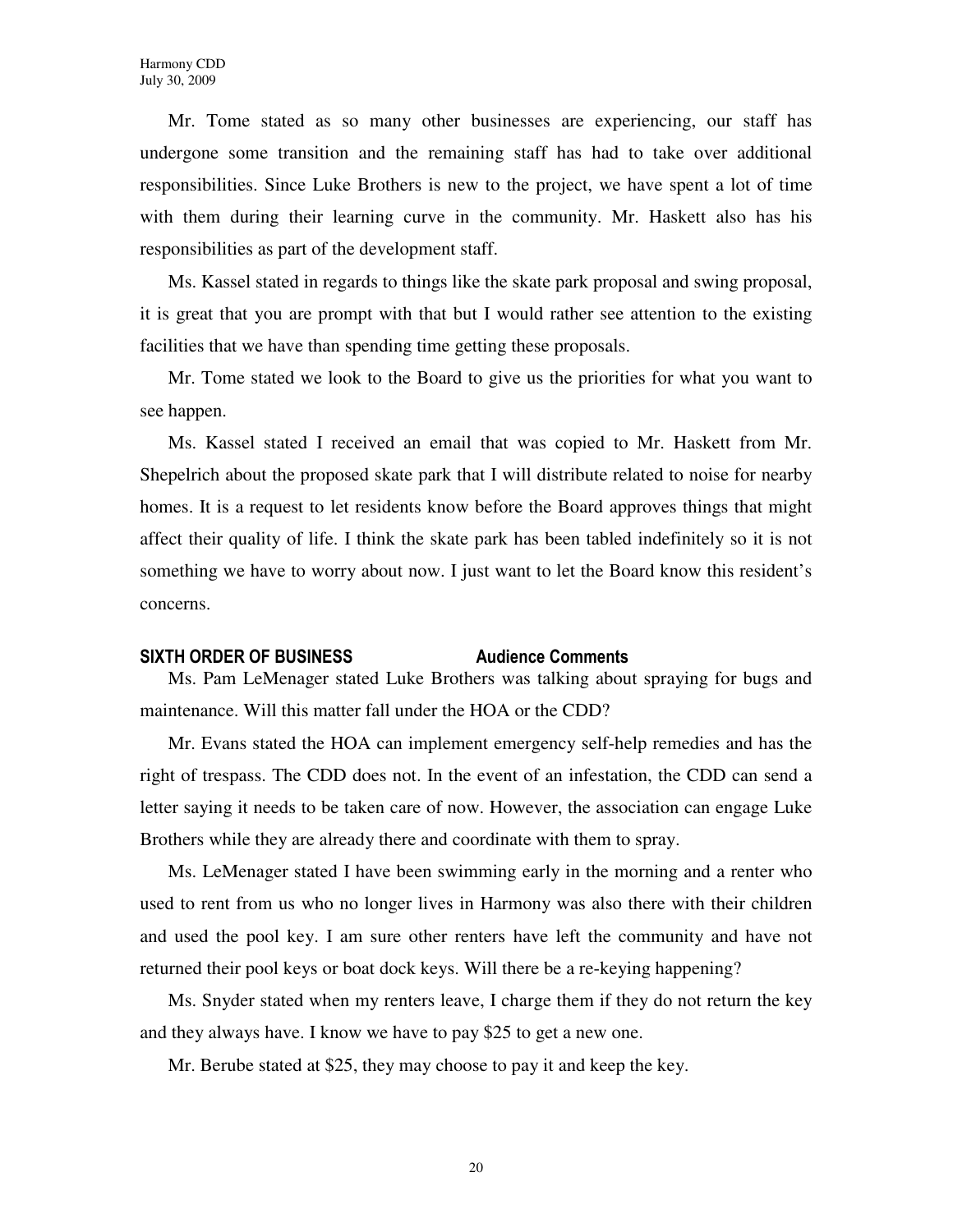Mr. LeMenager stated the solution is to get rid of the keys and have an access card that expires. If you want to control access and people will leave over time, you use an access card that you have to swipe for access. That is the real long-term solution.

Ms. LeMenager stated I wanted to bring that up because people who no longer live here are using the facilities. Regarding the homeowners trimming the bottom of the trees, if there is a large turnout at the budget meeting, you might want to think about sharing some of your bullet items at the budget meeting and through word of mouth. I want to share with the landscaping company that I am thoroughly impressed. I have seen them fertilize and I never saw the other company fertilize. Since they started, I saw one of these gentlemen six times around the community, and I saw the other company twice in a year. I am impressed with their oversight of the community.

Mr. Jason Shepelrich asked regarding the tree replacement, what is the proper mechanism to request a tree replacement within the CDD area?

Mr. Evans stated notify the District manager and he will direct the landscaping company to replace the tree. You can notify the manager through the website. They may have already noticed it because they made a list of trees that need to be replaced.

Mr. Shepelrich stated there was a lot of discussion about chinch bugs on District property and homeowner property. There is an infestation of chinch bugs at the former school property. I have not seen anyone spraying there and I do not know how to get that addressed.

Mr. Qualls stated if that property is owned by the school District, we may be able to work out some sort of interlocal agreement. The District cannot spend public money on private property, but we can talk with the school and see if we can work something out.

Mr. Moyer stated Mr. Bob Nanni, who used to be your District manager, is now the head of the Osceola County school facilities. He is familiar with Harmony so maybe we just need to make a phone call and let him know that he needs to get something done out here.

Ms. Kassel stated I think they are also watering too much. One zone is being watered for hours at a time every day.

Mr. Evans stated we will direct the manager to contact Mr. Nanni with these two issues.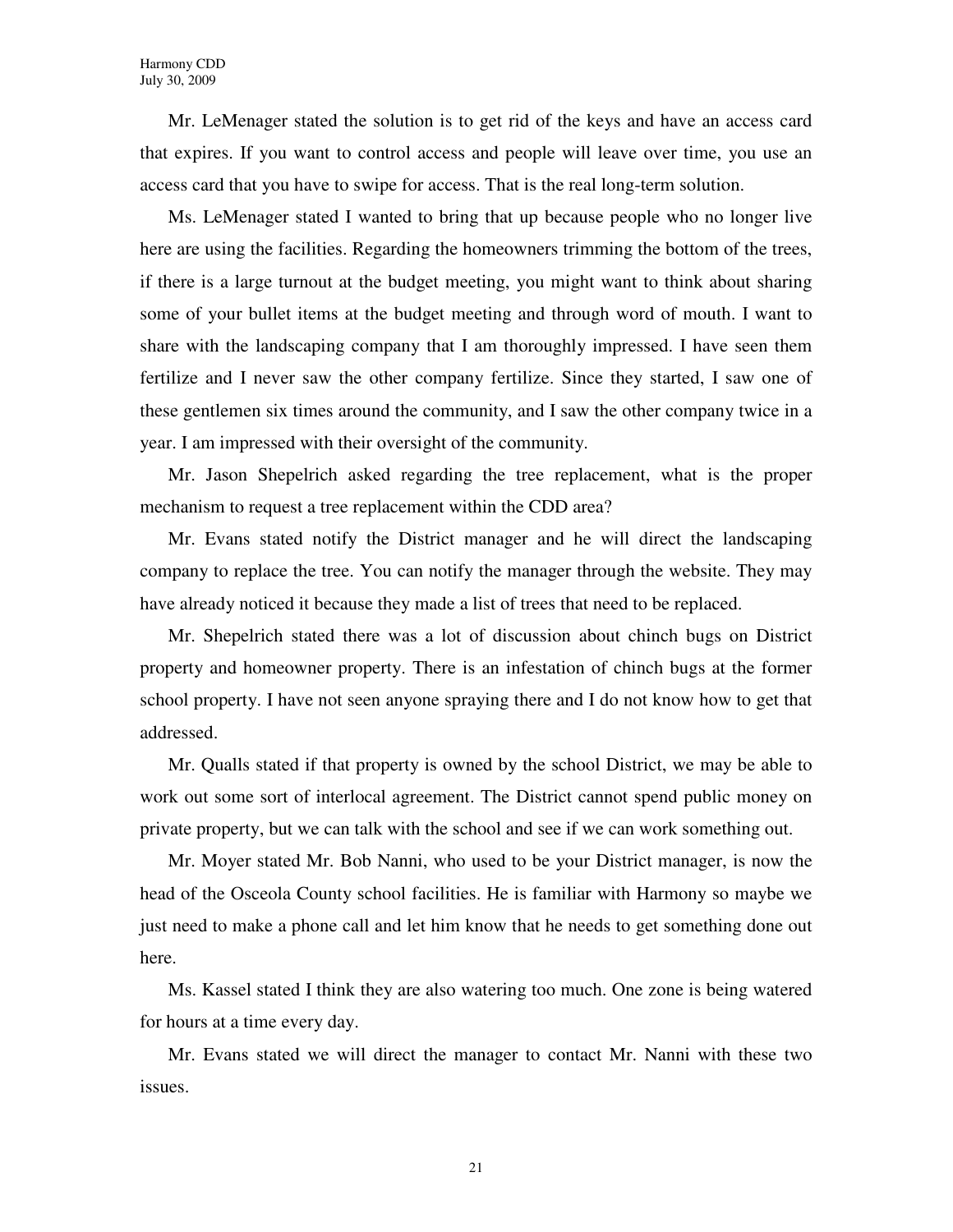Mr. David Leeman stated you said the chosen aquatic company had very high remarks. Does that include the environmental that they will spray fewer chemicals in our ponds than in the past?

Mr. LeMenager stated I have no idea.

Mr. Leeman stated I thought environmental was one of the reasons you selected the company for aquatic plant maintenance.

Mr. LeMenager stated comparing all the companies and the actual documents they provided in terms of the marks, Bio-Tech clearly had higher marks than all of the other companies.

Mr. Leeman stated one of the criteria was that they be more environmentally sound than the previous company. Are we going to be spraying fewer chemicals than the previous company did?

Mr. LeMenager stated I do not believe we will.

Mr. Qualls stated one of the criteria was for an integrated pest management. In my review, the chosen company included a comprehensive integrated pest management plan. Though there was some discussion about criteria for Florida Friendly practice, that was removed because there were no criteria to refer the bidders to.

Mr. Moyer stated Bio-Tech included four pages of their integrated pest management.

Mr. Leeman stated the attorney mentioned that the HOA handles amenities. It is my understanding that Harmony is set up differently and the CDD does handle amenities like the pools and parks, instead of the HOA.

Mr. Qualls stated it is a difference of nomenclature. Amenity is an HOA term. The District's term is public facilities. It is a matter of terminology.

Mr. Leeman stated in the dog park, the hedges that are behind the pavilion, if we allow them to grow a bit higher, it will shade the benches in the afternoon. It does not have to be throughout the whole park, just in that section.

Mr. Haskett stated we can look at that.